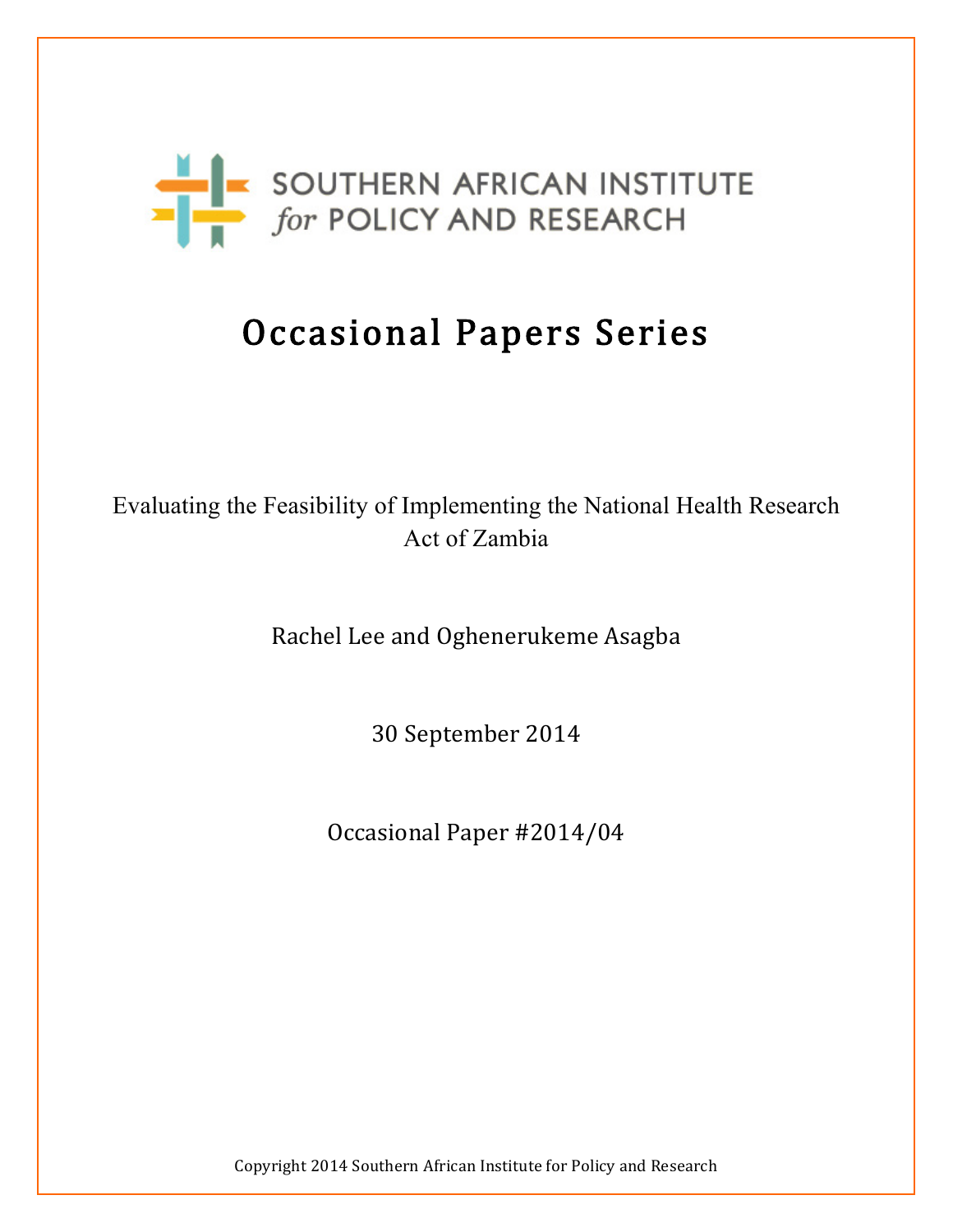### Abstract

The National Health Research Act was created to provide a regulatory framework for the development, coordination, and regulation of health research in Zambia. On 22 March 2013, the National Health Research Act was enacted by parliament, but to this day, it has not been fully implemented. Thus, it is imperative to determine the feasibility of the laws that have been put forth to regulate health research and the efficacy of these laws in addressing the issues at hand.

To identify the potential barriers to the effective implementation of the Act, a critical review of the National Health Research Act and semi-structured interviews were conducted with key stakeholders over the course of two months (June and July, 2014). Based on the information obtained from various stakeholders, five major areas of concern were identified. These areas include the level of involvement of Zambian residents in international research projects conducted in Zambia, the ethical approval process, inspector power, no fault insurance required for research participants, and incorporation of traditional medicine with biomedicine.

Although the laws in the Act were created to address the challenges to health research, some of them might hinder its progress due to contextual factors that remain unaddressed. Thus, this study evaluates the feasibility of implementing the Act by identifying the contextual factors affecting implementation and the consequences of enforcing these laws without addressing the impeding factors.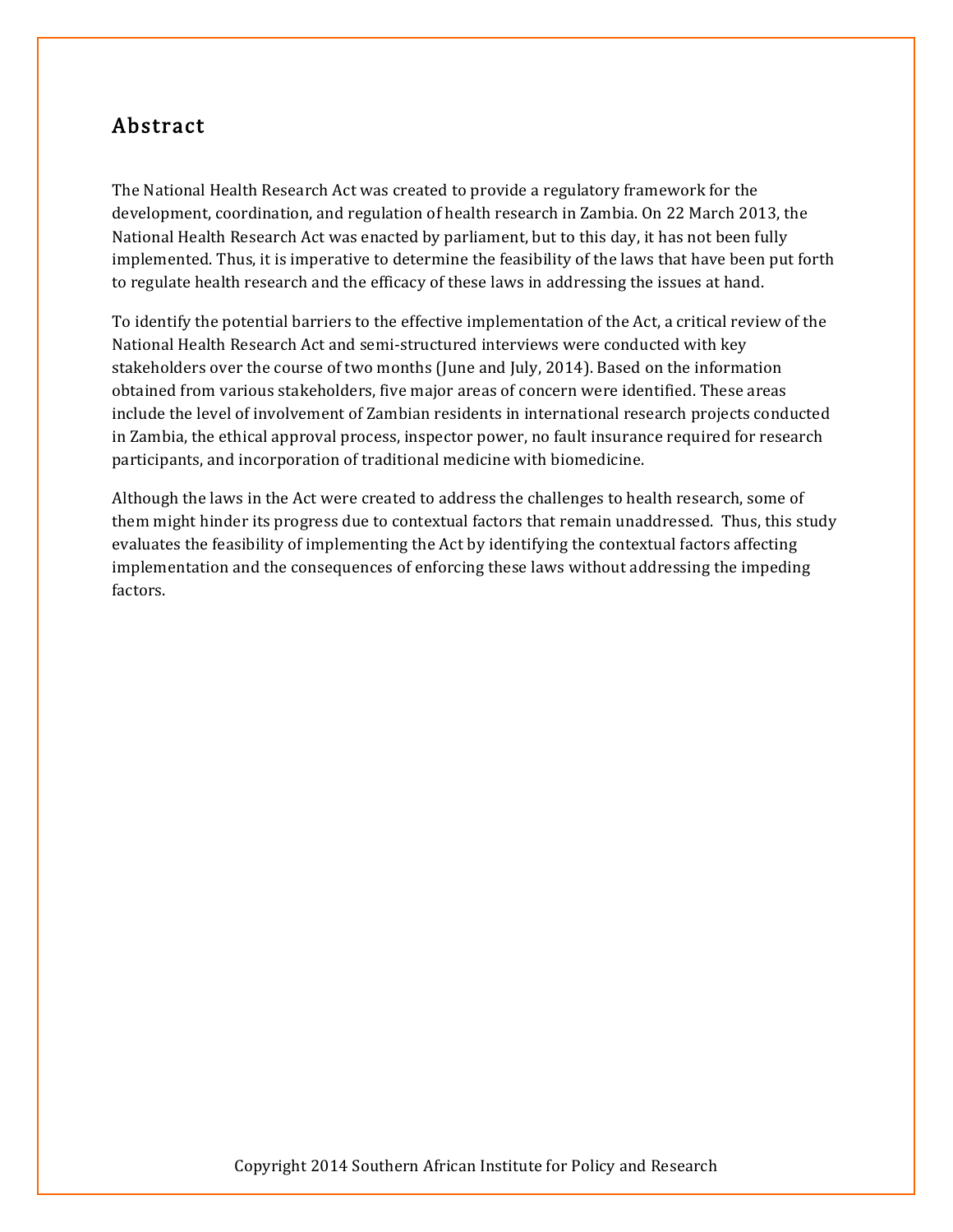# Abbreviations

| CAB           | <b>Community Advisory Board</b>                        |
|---------------|--------------------------------------------------------|
| CDC           | <b>Centers for Disease Control</b>                     |
| <b>CDH</b>    | <b>Cancer Diseases Hospital</b>                        |
| <b>CIDRZ</b>  | Center for Infectious Disease Research in Zambia       |
| <b>IRB</b>    | <b>Institutional Review Board</b>                      |
| <b>MOH</b>    | Ministry of Health                                     |
| <b>NAC</b>    | <b>National AIDS Council</b>                           |
| <b>NHSRC</b>  | National Health Sciences Research Committee            |
| <b>SACORE</b> | Southern African Consortium for Research Excellence    |
| <b>SAIPAR</b> | Southern African Institute of Policy and Research      |
| THPAZ         | Traditional Health Practitioners Association of Zambia |
| UN            | <b>United Nations</b>                                  |
| <b>UNZA</b>   | University of Zambia                                   |
| <b>UTH</b>    | <b>University Teaching Hospital</b>                    |
| ZAMBART       | Zambia AIDS Related Tuberculosis Project               |
| ZIPAR         | Zambia Institute of Policy Analysis and Research       |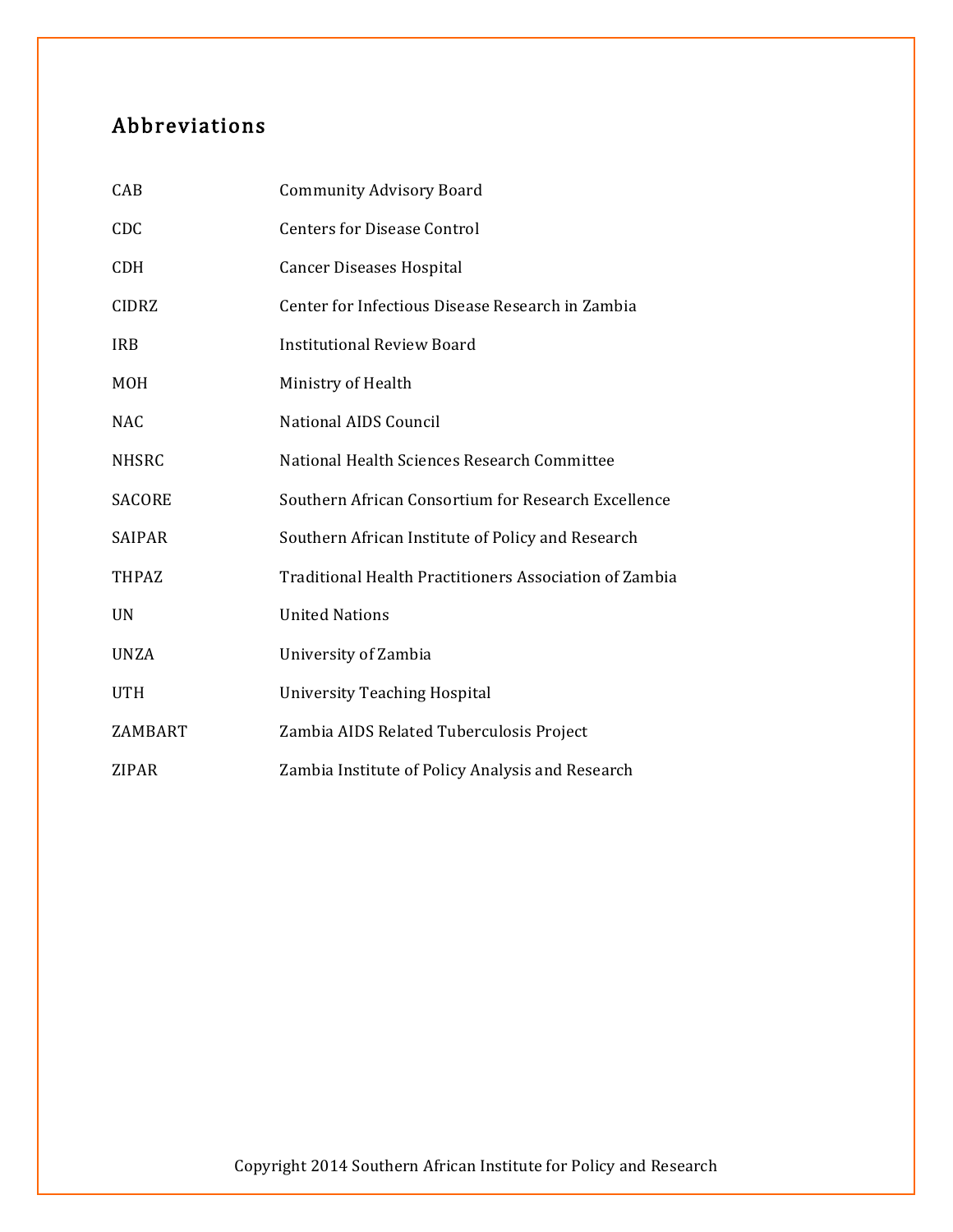## Introduction

Health research is a promising field with many benefits. Development in health research can increase life expectancy, improve quality of life, decrease incidence and prevalence of diseases, and generate revenue for a country. However, the risks may outweigh the benefits if there are no guidelines to monitor the ethical conduct of research. Vulnerable populations may be exploited and the nation may be prone to endemic diseases. Therefore, to protect Zambia from the potential risks associated with health research, the government instituted the National Health Research Act to provide a regulatory framework to regulate health research in Zambia.

Inevitably, the implementation of the Act would increase government expenditure and taxes. In addition, jobs would be created and systems would be established to enforce the Act. Thus, before incurring high costs and establishing systems to enforce the requirements of the Act, it is important to evaluate the feasibility of implementing the Act and the efficacy of the laws in addressing health related issues.

This paper is structured as follows. First, we provide background on the circumstances leading to the establishment of the National Health Research Act and an overview of the different sections in the Act, followed by the methods used to evaluate the feasibility of implementing the Act. Subsequently, we present the opinions of stakeholders concerning specific laws that may be difficult to implement and the potential barriers to implementing these laws. Then to determine the feasibility of implementing the laws, we evaluate the opinions of stakeholders and compare the laws to those written in other African acts.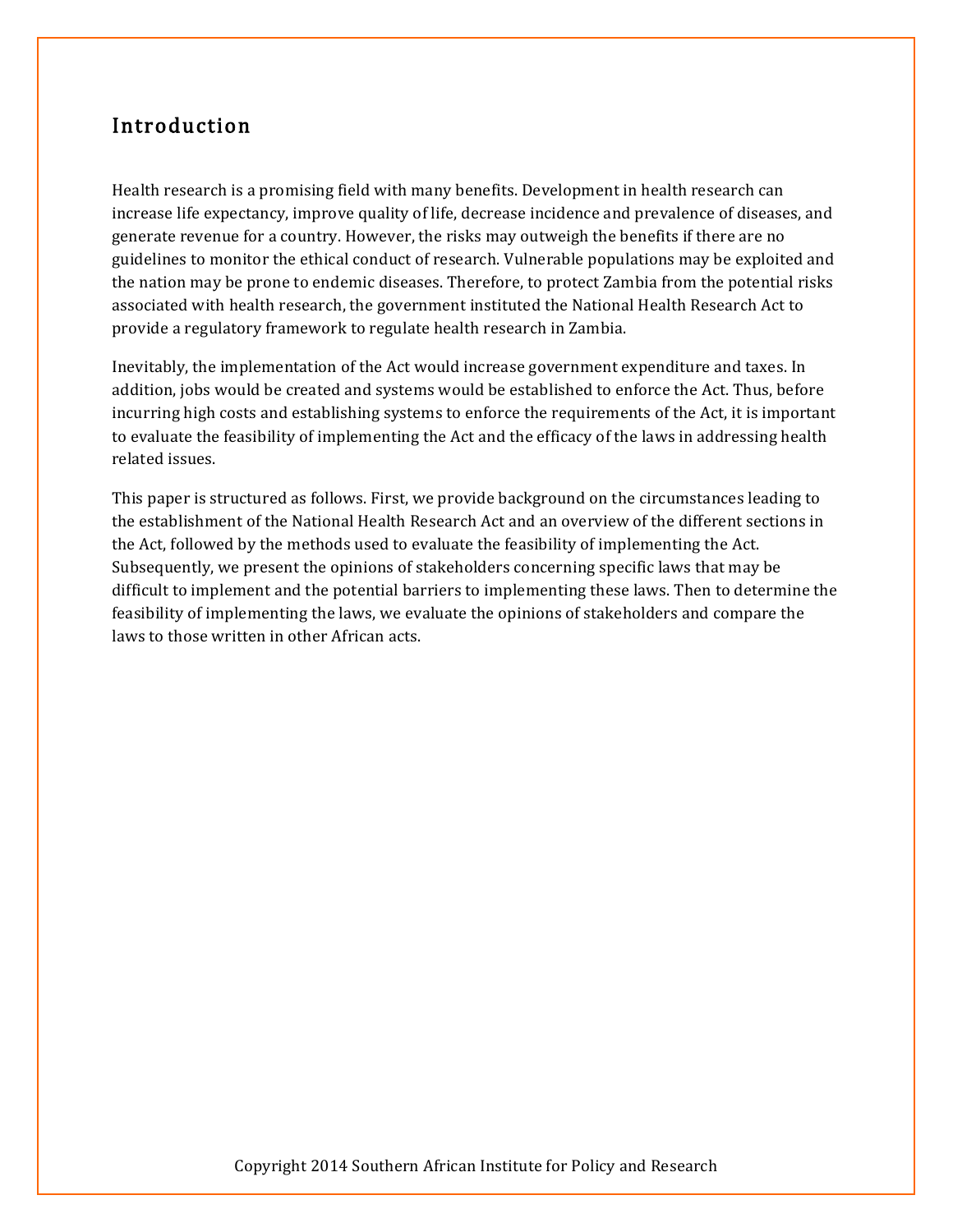# Background

The Zambian government formally introduced the National Health Research Act in 2013. Before the Act, there was no government regulation of health research in the country $^{\rm l}$ . Ethics committees would approve of research studies without a structured set of guidelines, leaving room for bias and unethical practices<sup>2</sup>. Protocols to regulate transfer and storage of biological samples were almost non-existent<sup>3</sup>. Clinical researchers were not required to provide participant insurance in case of mishaps $^4$ , and foreign researchers were not required to include local involvement to build capacity $^5$ .

In Zambia, several research participants contracted HIV during a microbicides gel study in 2010. Although this trial was performed in various locations across the country, Chief Mwanachingwala of Mazabuka was outraged at the results in his district. He called on the government to ban the clinical trial in Mazabuka and demanded the research group to provide compensation to affected participants. To promote peace, the government banned the trial from continuing. Wide media coverage on the study propelled policy makers to create the National Health Research Act as a means to regulate clinical trials and ensure public protection, which is specifically stated as providing "a regulatory framework for the development, regulation, financing, and coordination of health research  $\alpha$ ".

The Act was put in place by the government in response to public outrage at unethical practices in research<sup>7</sup>. According to Dr. Munthali, Chair of University of Zambia Biomedical Research Ethics Committee, the Mazabuka study had been conducted ethically. Rather, there were three different reasons leading to protests amongst the people: 1) Researchers did not understand or incorporate cultural norms. As a result, they did not receive community consent in addition to individual consent. In Mazabuka, where males were considered to be dominant figures in society, researchers did not mandate female participants to inform their husbands of participation in the trial.  $2)$ Zambian researchers were not ready to disseminate results. They had not received approval to release the results locally by the MOH before partner countries were scheduled to release the results internationally, causing the media to be misinformed by online sources. 3) Participants misunderstood the purpose of the study. Researchers were conducting trials, not providing treatment to trial participants. However, participants had the false conception that the study was effective in protection against HIV. To avoid miscommunication between researchers and participants, an act regulating health research was necessary.

On 22 March 2013, the National Health Research Act was enacted by parliament. This Act consists of ten parts containing laws to guide the different aspects of health research. Part one of the Act is the preliminary section, which contains the short title of the Act, the meaning of terms used in the

<sup>&</sup>lt;sup>1</sup> Personal Communication, Dr. Munthali (17 June 14), Dr. Nzala (03 July 14)

<sup>&</sup>lt;sup>2</sup> Personal Communication, Dr. Nzala (03 July 14)

<sup>&</sup>lt;sup>3</sup> Personal Communication, Dr. Munthali, 17 June 14

<sup>&</sup>lt;sup>4</sup> Personal Communication, Dr. Munthali, 17 June 14

<sup>&</sup>lt;sup>5</sup> Personal Communication, Dr. Munthali, 17 June 14

<sup>&</sup>lt;sup>6</sup> National Health Research Act, 2013

<sup>&</sup>lt;sup>7</sup> Regarding implementation of CIDRZ, Mr. Mabvuto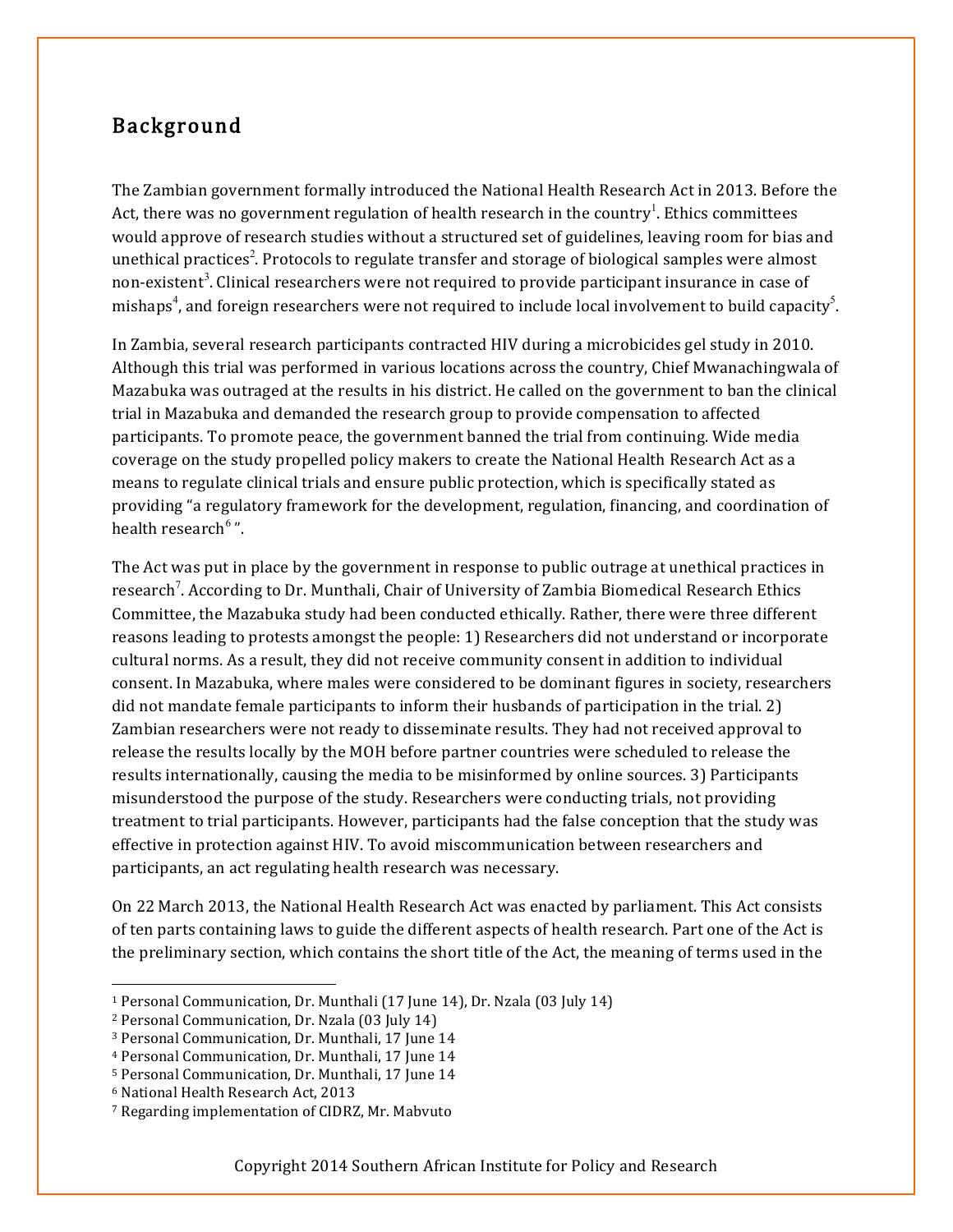Act, and the scope of applying the Act. The Act applies to all health research conducted in Zambia, which involves biological materials and the use of personal health information. The Act also applies to health research conducted outside Zambia by a person or body established in Zambia (National Health Research Act, 2013).

Subsequently, part two of the Act entails information regarding the establishment of the National Health Research Authority, its functions, and its powers. The National Health Research Authority is a corporate body that regulates, monitors, and evaluates the conduct of health research in Zambia. This Authority has the power to withdraw accreditation of a research institution or researcher, terminate an ongoing health research activity, ban research institutions and health researchers from conducting research in Zambia, seize and destroy biological materials obtained in violation of the laws in the Act, and inspect any institution or research site that has been approved by the ethical board to conduct health research in Zambia. The Council, which consists of representatives from the following sectors, controls the National Health Research Authority in terms of finance, defense, justice, health, education, science and technology, community development, livestock and fisheries development. The Council may also appoint the secretary, inspectors, and other staff of the National Health Research Authority (National Health Research Act, 2013).

Similarly, part three of the Act gives a detailed description of the functions of the National Health Research Ethics System, the tenure for each member, and the circumstances that can lead to vacancy on the board. The ethics board oversees and ensures adherence to health research ethics. To achieve this, it registers and accredits health researchers and health research ethics committees. In addition, it promotes training in health research ethics, reviews research proposals and research protocols, and initiates disciplinary action against any health researcher or institution that violates ethical guidelines for conducting health research in Zambia. The members of the ethics board are appointed by Council to serve on a part-time basis. The board members are diverse and represent various disciplines and sectors. The tenure for each member of the board is three years from the date of appointment. However, a member is eligible for re-appointment for another term. According to part three, the office of a member becomes vacant if the member dies, he becomes bankrupt, he becomes mentally or physically incapable of performing his duties, he is found guilty of professional misconduct, he ceases to be a representative of the organisation organisation that recommended him, and the member is absent from three consecutive meetings without reasonable excuses (National Health Research Act, 2013).

Part four of the Act deals with the National Health Research Authority, which is responsible for identifying the priorities of health research based on the health needs of the country, the resources available, the cost effectiveness of interventions, and the burden of disease in the country. Part four also provides details on the procedure for disseminating health research information and the Authority's right to access and depose of health research databases. Based on the information in this section, any health research conducted in Zambia has to be disseminated locally before being dispersed outside Zambia. Therefore, any person interested in publishing research information for health research conducted in Zambia has to inform the Authority in writing before publication. The Authority also has the right to access all databases, bio-banks, or any other information obtained by health researchers and research institutions. Furthermore, part four entails the establishment of a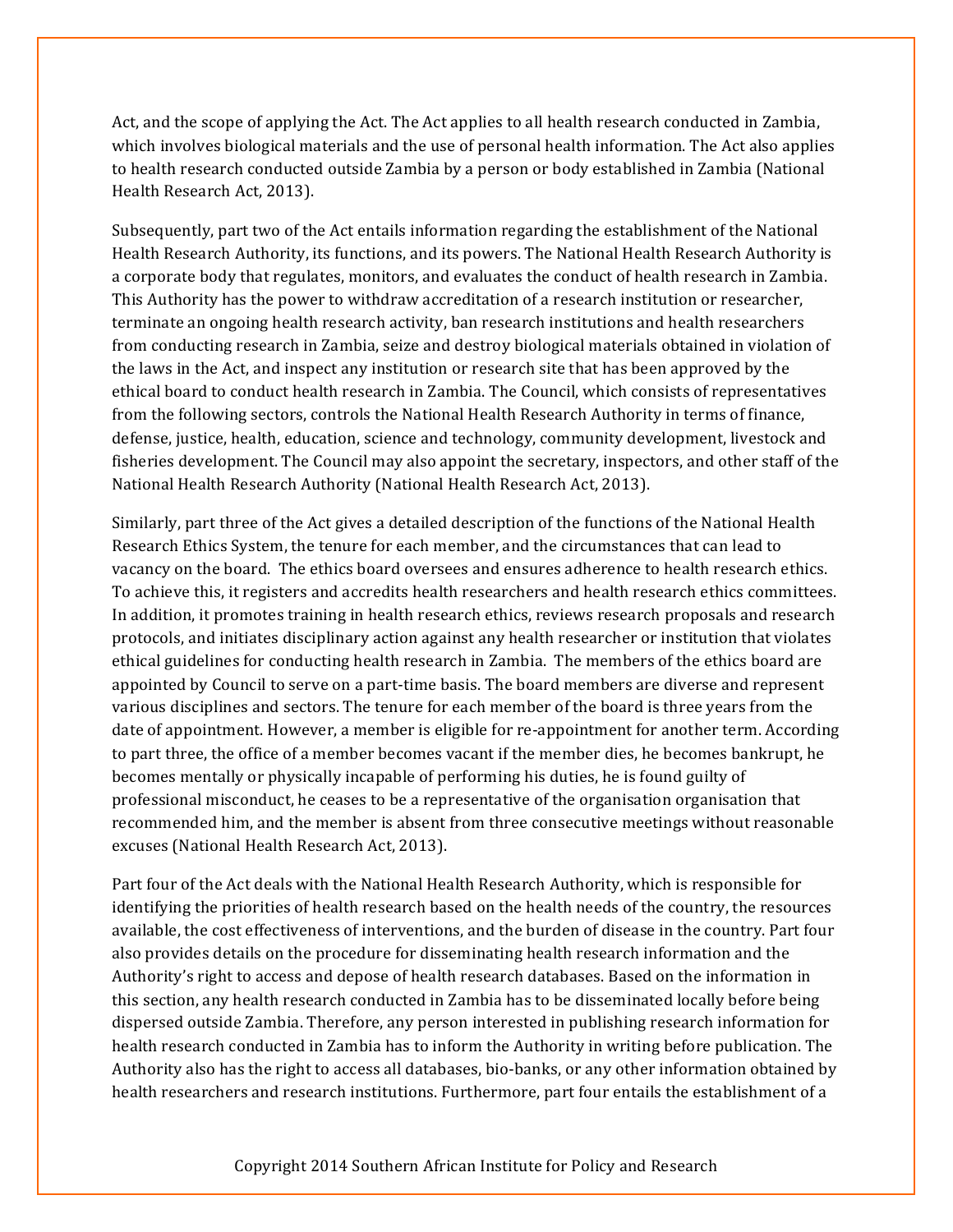Health Research Trust Account, which will provide financial assistance to the various departments in the ministries, universities, research institutions and researchers involved in health research (National Health Research Act, 2013).

Part five of the Act consists of regulations to guide the conduct of health research on human participants or animal subjects. The Act requires every health research conducted on human participants to be cleared by the ethical board, involve written consent, and comply with the social and cultural norms. Autonomy, beneficence and justice, which are the three universal principles of health research ethics, guide health research in Zambia. Also, this section of the Act provides regulations to guide health research on minors and other vulnerable groups. One of the striking laws in part five states that health research conducted in Zambia has to include a Zambian, who resides in Zambia, as a principal or co-principal investigator. Furthermore, it demands that any research institution hosting foreign individuals for the purpose of health research should ensure that the individuals comply with the Immigration and Deportation Act, 2010 (National Health Research Act, 2013).

Part six of the Act deals with biological materials for health research. The Minister of Health shall assign certain research institutions and sites as bio banks to provide storage services for health researchers to store biological materials. These bio banks shall comply with the Health Professions Act, 2009 and the Environmental Management Act, 2011, and also be inspected by designated law enforcement officers. Regardless, biological materials cannot be imported or exported without the prior approval of the Authority. These materials also have to undergo inspection at the points of entry and exit and can only be collected for purposes included in the research protocol (National Health Research Act, 2013).

In addition, part seven of the Act includes regulations for the conduct of clinical trials in Zambia. All clinical trials undertaken in Zambia have to be approved by an ethical board. If the clinical trial involves the use of medicine, then the drug has to be approved by Zambia Medicines and Regulatory Authority. Notwithstanding, researchers must provide "no fault insurance" for all research participants involved in a clinical trial and ensure that research procedures are conducted in a prescribed manner (National Health Research Act, 2013).

Subsequently, part eight is concerned with regulations to foster health research in traditional, complementary and alternative medicine. The Minister in conjunction with the Authority encourages collaborative research between conventional and traditional health researchers. In addition, the Authority shall ensure that information on traditional, alternative and complementary medicine are widely distributed. Notwithstanding, the Authority shall also ensure that the execution of the Act does not prevent traditional health practitioners from individually or collectively protecting their intellectual property rights.

Likewise, the penultimate section of this Act emphasizes the protection of intellectual property rights. Health researchers and research institutions can obtain a patent and hold rights to all inventions and innovations. Also, they are legally permitted to disseminate information on their research and are entitled to other benefits resulting from the research (National Health Research Act, 2013).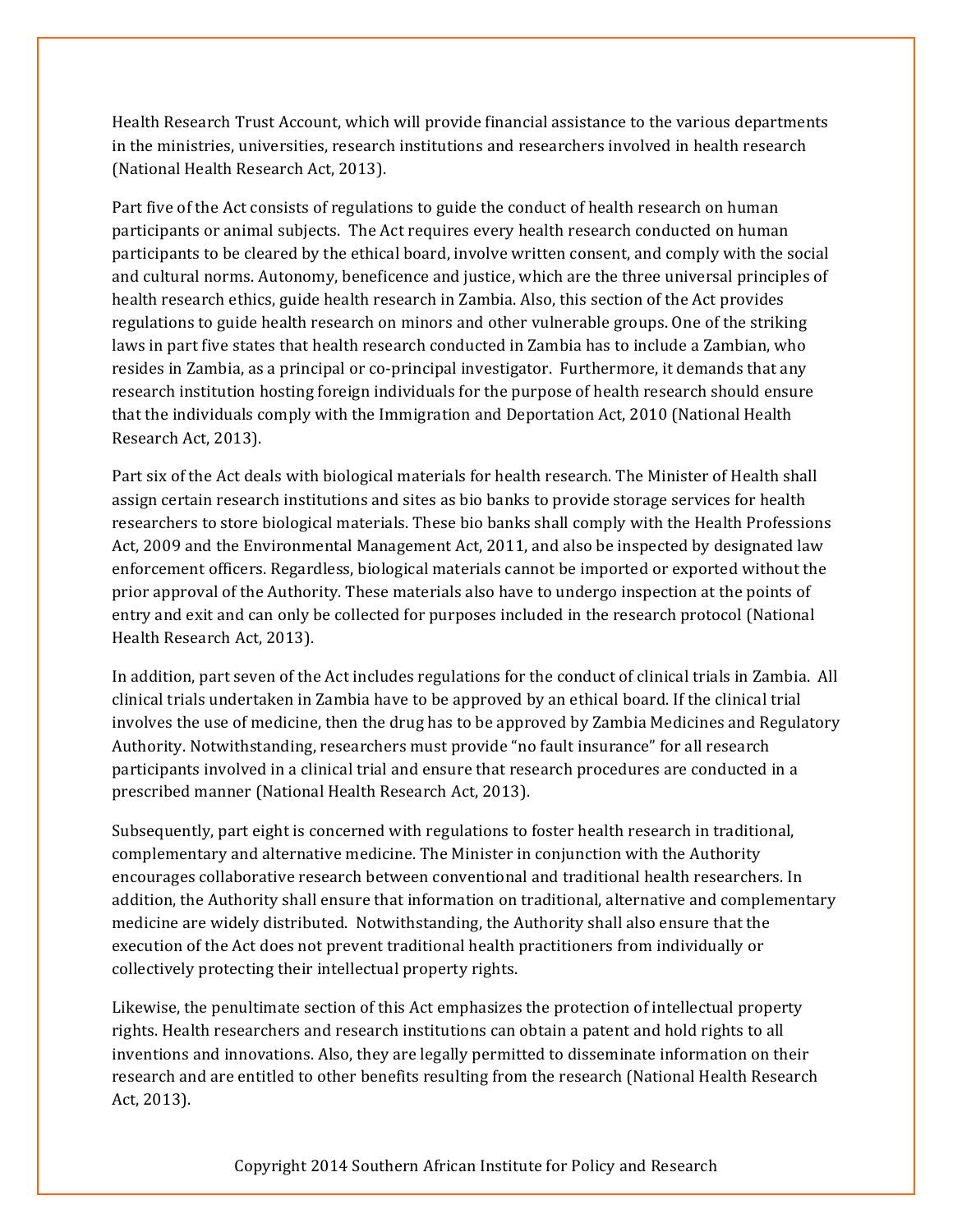Last but not the least, part ten of the Act covers inspector power, service of notice, authentication of documents and general penalties for offences. Under the provisions of this Act, an inspector must provide reasonable notice to a researcher or research institution before entering a site for inspection. Moreover, any notice that has to be served must be delivered to the person required to be served. If the person is absent, then the notice should be left at the person's place of residence in Zambia. For companies or other corporate bodies, the notice can be sent through registered post, left in the office with an employee, or delivered personally to the principal officer. Also, any authentic document required by this Act must be in writing with the signature of either the director, secretary, or any officer of the Authority authorised by the director. Anyone who commits an offense under this Act with no other penalty can be either imprisoned for not more than three years or given a fine not exceeding three hundred thousand penalty units, or given both. However, for an offense committed by a corporate or unincorporated body, every director or manager of the organisation is blameworthy except in the case that they can prove to the court that the offense was done without their consent or knowledge, or that they made efforts to prevent the offense from occurring (National Health Research Act, 2013).

Although the ten parts of this Act provide a legal framework to guide health research, this research focused on specific laws in certain parts because many stakeholders were concerned about the feasibility of implementing these laws in Zambia. In the last two to three years, the Zambian government has started to regulate health research according to the Act. Bio banks, such as CIDRZ, were put in place to prevent improper conduction of clinical trials in part six of the Act. Ethics committees have convened to review research proposals, which are then passed on to the MOH for final approval to begin research projects (part three). Despite these efforts, concerns about the efficacy of the Act in regulation of inspector power, ethics committees, bio-banks, and international players have risen. Without the allocation of government funds toward locally driven projects, the government's ability to fully implement the Act is questionable. Thus, this paper further evaluates the feasibility of implementing the Act and identifies the potential barriers to regulation of health research.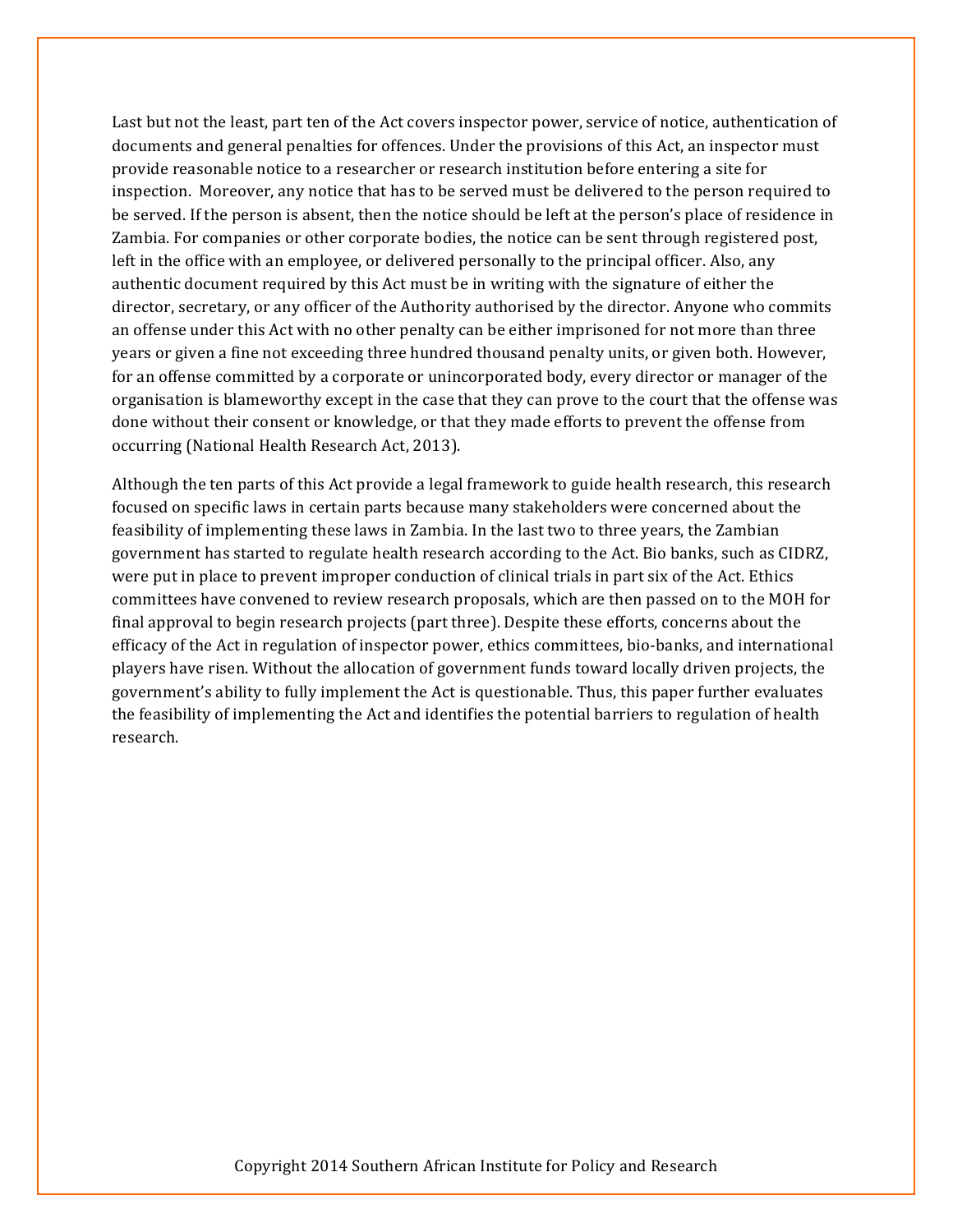# Methods

Our primary research activities included a critical analysis of the National Health Research Act of Zambia and semi-structured interviews to determine the potential barriers to the implementation of the Act.

Through collaboration with the Southern African Institute of Policy and Research (SAIPAR) and the University Teaching Hospital (UTH), we were able to connect with various stakeholders. Since our research focused on parts three to ten of the Act, which dealt with the National Health Research Ethics System, regulatory framework for health research, health research with human participants and animal subjects, biological materials, clinical trials, research in traditional medicine, intellectual property rights, and inspector power, respectively, we contacted stakeholders that were affected by these sections of the Act. Thus, our stakeholders were representatives of bio-banks, research institutions, ethics committees, international organisations, and traditional healers' associations.

During the interviews, we asked about their general opinions on health research in Zambia and then considering their areas of expertise, we proceeded to more specific questions on the Act. In total, twenty one stakeholders representing Southern African Institute of Policy and Research, University Teaching Hospital, University of Zambia, Southern African Consortium for Research Excellence, Center for Infectious Disease Research in Zambia, Zambia AIDS Related Tuberculosis Project, Cancer laboratories, Zambia Institute of Policy Analysis and Research, United Nations, Traditional Health Practitioners Association of Zambia, and Elizabeth Glaser Pediatric AIDS foundation were interviewed over the course of June and July of 2014, in Lusaka, Zambia.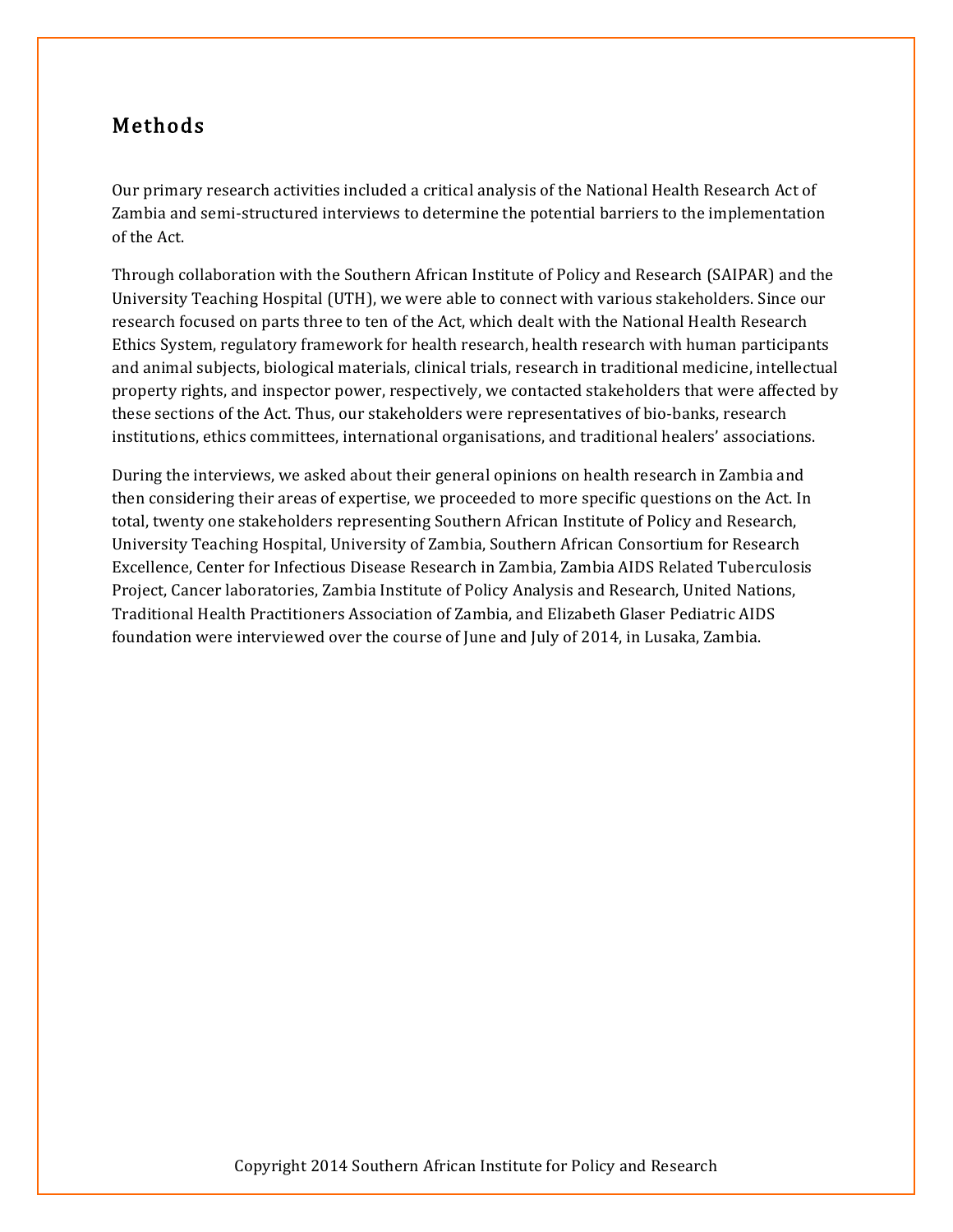# Results

Based on our interviews, we discuss the concerns of several potential barriers in five major subsections: incorporation of Zambian Principal/Co-Principal Investigator in international research projects, ethical approval process, inspector power in regulation of bio-banks, no fault insurance requirement for clinical trials, and incorporation of traditional medicine with biomedicine. Positive, neutral, and negative stakeholder opinions are communicated in these subsections.

# Incorporation of Zambian Principal/Co-Principal Investigator in International Research Projects

Stakeholders debate whether incorporation of a Zambian resident as a principal/co-principal investigator is necessary towards regulating international research projects and building professional local capacity. In the last fifteen to twenty years, the field of research in Zambia has grown, as there is an interest by international organisations as well as local researchers to finance research on a broad spectrum, from social health research to political economy. However, the government has yet to allocate funds toward locally driven research projects $^8$ . Generally, conducting research is expensive, and therefore international players are an important component $^9$ . Projects are mainly funded by international external sources like the World Bank, CDC, and NIH $^{10}$ . However, international research may not be benefitting the country in the long run; they publish locally relevant research but do not build capacity<sup>11</sup>.

In part five (no. 45.9) of the Act, it states that health research must include a Zambian resident on the research team as a principal or co-principal investigator. A majority of stakeholders agree that having a Zambian co-principal investigator is a good mechanism to build capacity in the country under the supervision of a more educated international researcher, yet some argue that having a local Zambian PI is unnecessary and that their involvement with the research group gives them more than enough training<sup>12</sup>. Because there may not be enough experienced Zambians to co-lead a specialised, internationally funded project, stakeholders fear that this requirement will limit the number of international research projects and funds coming into the country, thus stifling research instead of improving health research conducted in the country. Still others believe that it should be enough to have outsiders conduct research without Zambian contribution, as long as the research is benefiting Zambia and the results are being made accessible in the country, as it is a higher priority to have information available in the country than to increase local participation in research<sup>13</sup>. Others do not support this more extreme proposal, stating that to build capacity and incorporate cultural norms, Zambian researchers should be involved in foreign research.

<u> 1989 - Johann Stein, marwolaethau a bh</u>

<sup>8</sup> Personal Communication, Mr. Chansa, Dr. Chitah, Dr. Musonda, Dr. Nzala, Ms. Subulwa

<sup>&</sup>lt;sup>9</sup> Personal Communication, Ms. Maimbolwa, Dr. Michelo (26 June 14)

<sup>&</sup>lt;sup>10</sup> Personal Communication, Dr. Chitah

<sup>&</sup>lt;sup>11</sup> Personal Communication, Dr. Bolton

<sup>&</sup>lt;sup>12</sup> Personal Communication, Mr. Chansa, Dr. Chitah, Ms. Maimbolwa, Dr. Michelo (26 June 14), and Dr. Munthali (17 June 14) support capacity building with a Zambian co-PI. Dr. Musonda, Dr. Bolton, Mr. Ndulo, and Ms. Tembo disagree.

<sup>&</sup>lt;sup>13</sup> Personal Communication, Mr. Mwansa, Mr. Ndulo, Ms. Tembo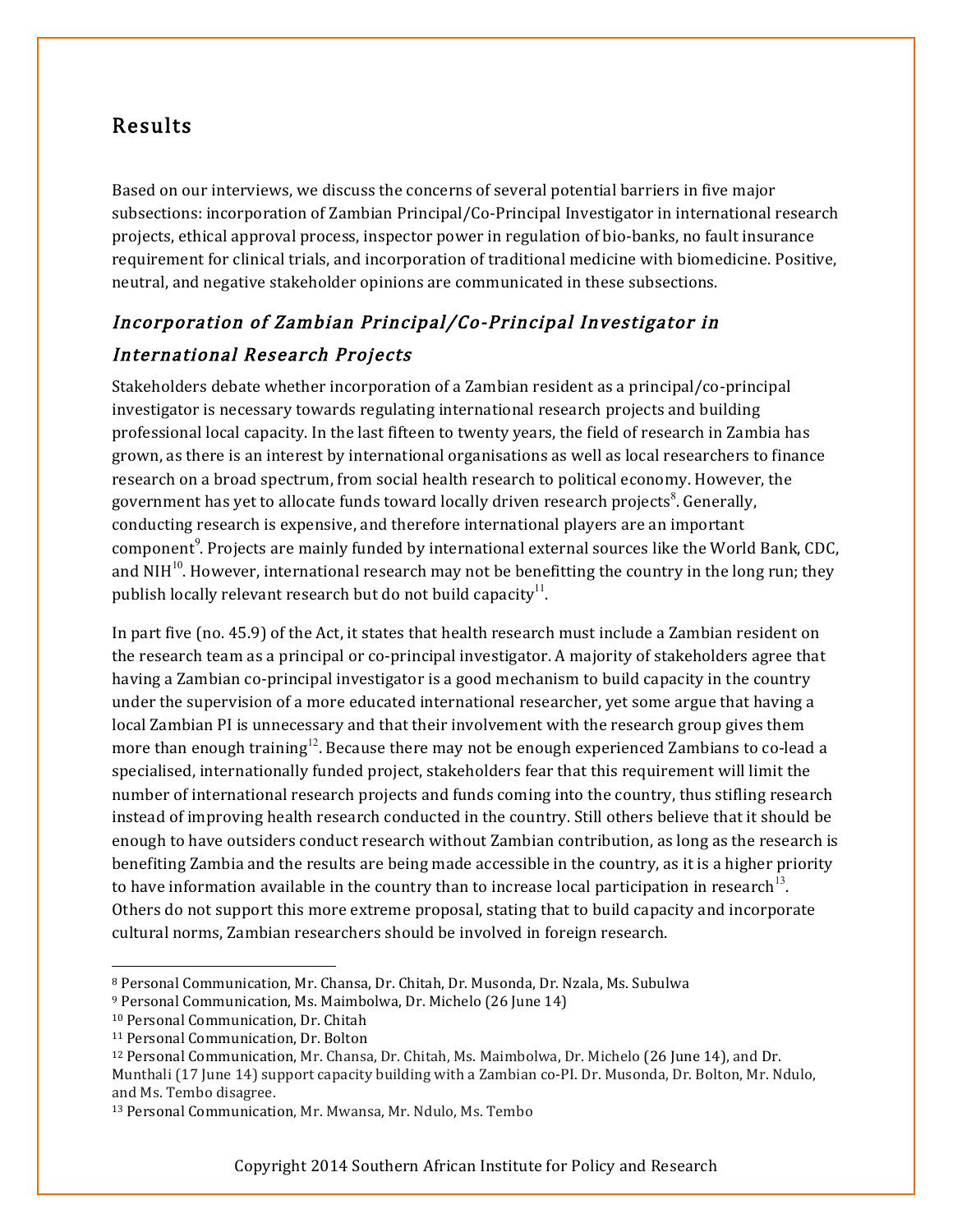However, the level of local participation is not widely agreed upon. Ginny Bond, a ZAMBART representative, proposes flexibility in the Act that requires involvement of a local co-principle investigator in highly specialized research projects, such as epilepsy studies. Since the cost of pursuing a PhD education for Zambians is expensive, Zambian researchers cannot fill certain specialised positions, and to mandate inexperienced local researchers to fill these positions may produce in-genuine participation that would harm research interests in Zambia. However, others believe that the interest in specialised projects exist, and it would be sufficient to have internationals share their knowledge of the subject matter to build up students to obtain PhDs in the case where there is a lack of education<sup>14</sup>. Thus, it is possible to have local co-principal investigators that do not have PhDs, as long as international researchers are incorporating local Zambians into their research projects by providing the necessary basic training. However, requiring local co-PIs could stifle research activity because it could potentially overload Zambians with research projects and counteract the benefits that local researchers could contribute (i.e. addressing participant rights and cultural practices). In order to address this issue, ZIPAR staff members propose the incorporation of safeguards to ensure local PIs are limited to a maximum number of projects at one time.

Many stakeholders believe that having a local co-PI provides an accountability mechanism that regulates foreign research by protecting participant rights, ensuring ethical conduct, and effectively building capacity in the country<sup>15</sup>. After Zambians have developed capacity in conducting research independently, it would be beneficial to change the current system by having senior local researchers mentor junior international researchers instead<sup>16</sup>. The ultimate goal is to have Zambians lead all future research projects as the main principal investigator<sup>17</sup>.

#### Ethical Approval Process

In order to increase regulation of international research by the Zambian government, Dr. Likwa, Senior Lecturer and Researcher on Population Studies at the University Teaching Hospital (UTH), proposes biomedical research ethics boards to give approval locally, even if researchers have already received international approval. Part seven (no. 54.4) of the Act states that researchers must first acquire approval by relevant ethics committees and then a second approval by the National Health Research Ethics Board. Although this two-approval system was created to protect participant rights, it causes delay in the reviewing of proposals and indirectly contributes to the delay in publication of manuscripts<sup>18</sup>. Public IRBs like UTH take about two months to review proposals because the board convenes only once a month, whereas private boards may give responses in two weeks<sup>19</sup>. Gaining the second approval from a national ethics board causes an even longer delay in the commencement of research. Right now, the approval process takes more than

 

<sup>&</sup>lt;sup>14</sup> Personal Communication, Dr. Chitah, Ms. Choolwe, Ms. Maimbolwa, Dr. Michelo (26 June 14)

<sup>15</sup> Personal Communication, Mr. Chansa, Ms. Maimbolwa, Dr. Nzala (03 July 14), Ms. Subulwa, Ms. Tembo, Dr. Tshuma 

<sup>&</sup>lt;sup>16</sup> Personal Communication, Dr. Ahmed (10 June 14), Ms. Maimbolwa

<sup>&</sup>lt;sup>17</sup> Personal Communication, Ms. Choolwe

<sup>&</sup>lt;sup>18</sup> Personal Communication, Dr. Munthali  $(17 \text{ June } 14)$ , Dr. Nzala  $(03 \text{ July } 14)$ 

<sup>&</sup>lt;sup>19</sup> Personal Communication, Dr. Nzala, 03 July 14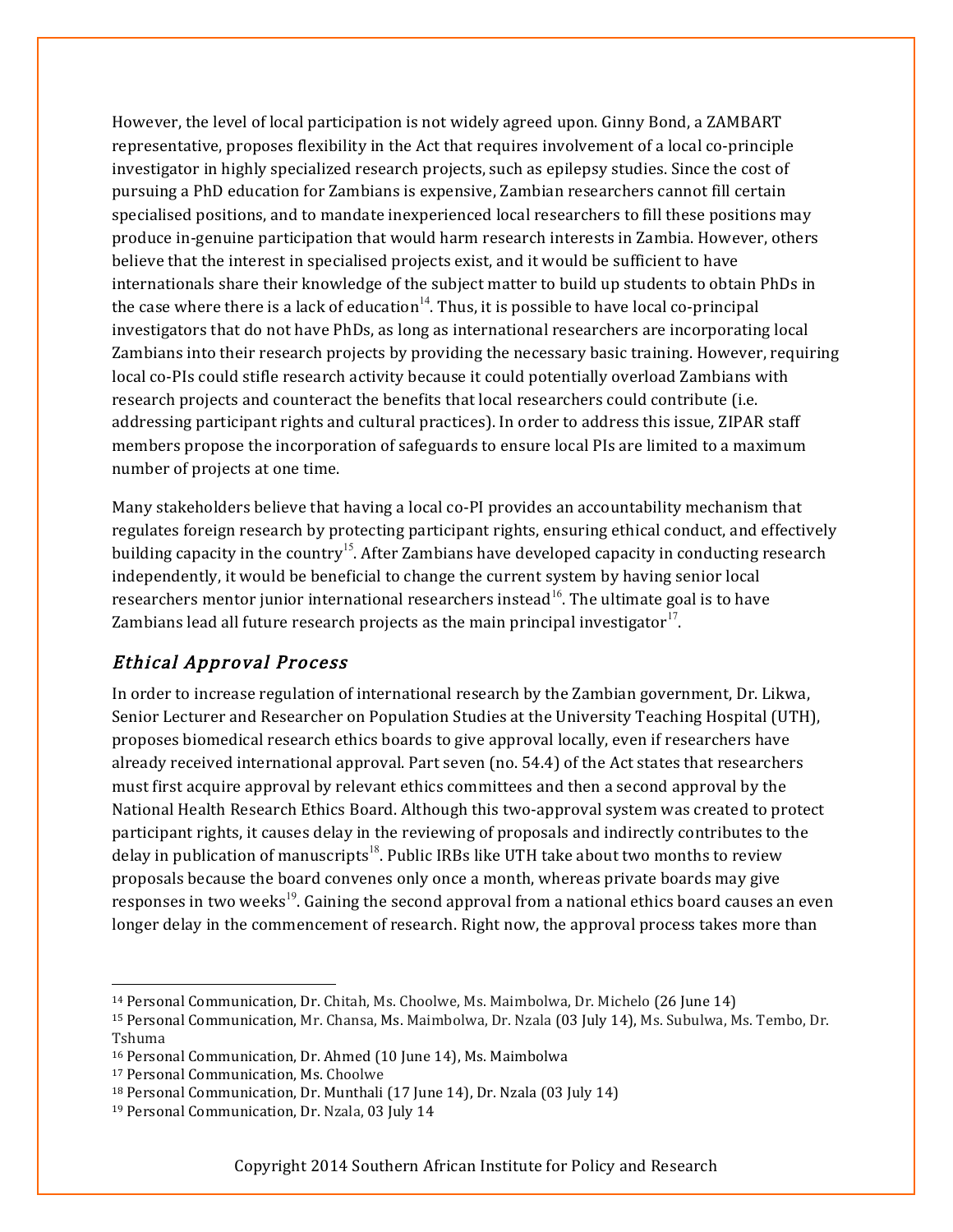three months to approve community-benefiting research, and over six months to approve academic research not directly improving the community<sup>20</sup>.

To hasten the approval process, most recommend decentralisation of ethical clearance procedures by several mechanisms. Some recommend increasing the number of IRBs across major local institutions (i.e. UTH, UNZA) and limiting MOH involvement to reviewing and keeping a comprehensive record of approved proposals, instead of initiating a second approval process as indicated by the  $Act^{21}$ . According to Dr. Musonda, an international research collaborator at UTH, the primary role of the Ministry of Health (MOH) should be to check conducted research against proposals approved by IRBs. Mabvuto Phiri, CIDRZ Central Lab Operations Manager, on the other hand, recommended centralisation by strengthening the National Board and removing IRB approvals. However, majority of the stakeholders suggest that the current two-approval system is the better option. In the past, the ethics board was independent from the MOH, but due to compromises in participant protection, government combined the two boards<sup>22</sup>. Most stakeholders believe that the approval process can be improved in two ways: a more neutral governing body should review ethical conduct of research (not MOH)<sup>23</sup>and research should be allowed to commence after receiving IRB approval but before receiving the second MOH approval<sup>24</sup>. According to Ireene Subulwa, UNZA Assistant Registrar of Research at the Directorate of Research and Graduate Studies, if research proposals obtain IRB clearance, it usually does not have a problem with obtaining MOH approval. But in the case where research is not in line with the national review board, it would not be too late to stop the progression of that research study<sup>25</sup>.

To ensure ethical, appropriate research, better communication between researchers and political leaders is necessary, as research goals passed every year should be in line with research activity in the country<sup>26</sup>. Dr. Chitah, UNZA Public Health and Health Economics Researcher, believes that MOH approval could bridge the gap between policy and research in an effort to improve community health. However, others point to the bias that results when politics gets too involved. Dr. Michelo, Director of Community Medicine Department at UTH, proposes that a more neutral board not involved in health research activities, like the Ministry of Justice, should regulate research ethics, as the MOH should not be allowed to regulate their own activities. However, Dr. Chitah argues that the Ministry of Justice does not constitute as a neutral board because ethics would still be mixed in with political interests. Dr. Tshuma, Acting Head of Obstetrics and Gynecology Department at UTH, proposes the provision of a separate Ministry of Research as a means to promote independent bodies that can regulate research. She states, "Decentralisation may be challenging, but vital to ensure autonomy of the provisions of the Act".<sup>27</sup>

<sup>&</sup>lt;sup>20</sup> Personal Communication, Ms. Bond, Mr. Mabvuto

<sup>&</sup>lt;sup>21</sup> Personal Communication, Dr. Bolton, Dr. Chitah, Dr. Likwa, Dr. Munthali (17 June 14), Dr. Musonda, Dr. Tshuma

<sup>&</sup>lt;sup>22</sup> Personal Communication, Ms. Maimbolwa

<sup>&</sup>lt;sup>23</sup> Personal Communication, Dr. Bolton, Dr. Chitah, Dr. Michelo (26 June 14), Mr. Ndulo

<sup>&</sup>lt;sup>24</sup> Personal Communication, Ms. Bond, Mr. Ndulo

<sup>&</sup>lt;sup>25</sup> Personal Communication, Ms. Bond, Mr. Ndulo

<sup>&</sup>lt;sup>26</sup> Personal Communication Dr. Bolton, Dr. Chitah

<sup>27</sup> Ibid.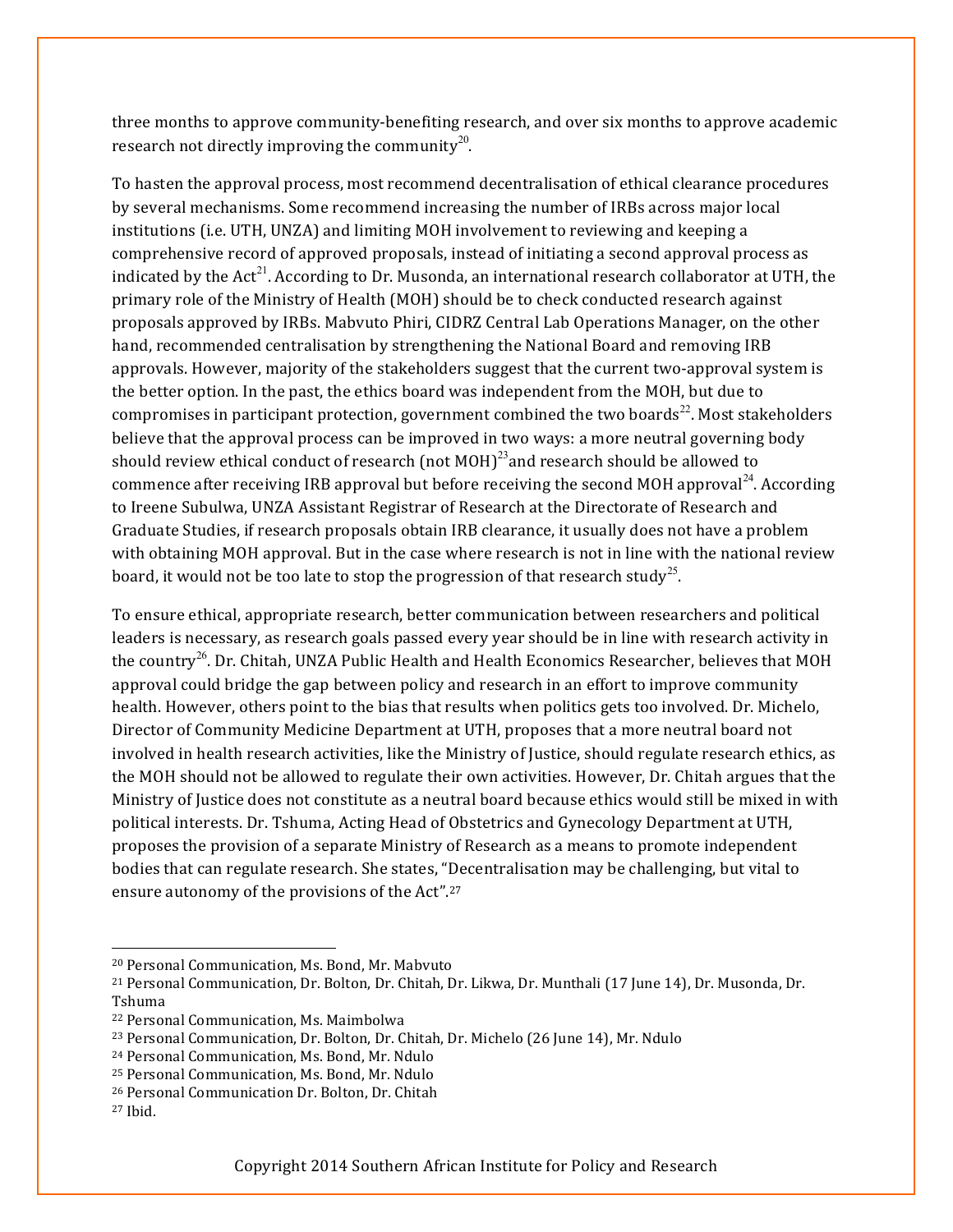Another mechanism to speed the approval process has been to increase the number of members on the research ethics committee<sup>28</sup>, or to provide sitting allowances for authorities to give approval as cases come up instead of reviewing proposals in bulk<sup>29</sup>. However, Maimbolwa, SACORE International Liaison Officer, points out that to increase the number of IRB committee meetings to expand regulation of health research requires more funding. Dr. Nzala, Assistant Dean of Post-Graduate Medical Education at UNZA, states the possibility of receiving Johns Hopkins University grants to increase the number of people trained in bioethics.

Overall, it is necessary for researchers to be approved by an ethics board to ensure that proper consent forms have been gathered. In certain villages, community consent is just as important as obtaining individual written consents to conduct research<sup>30</sup>. Bond suggests structuring community advisory boards to obtain genuine community consent, while Subulwa states that the UNZA IRB already includes this aspect of representation across various departments.

The interpretation of the need for research clearance has revealed differences across research disciplines. According to ZIPAR and SAIPAR staff, social science research is only required to receive ethical approvals from independent boards (internal clearance) and consent from participants, but according to MOH Board members, the government now requires social science research dealing with individuals in any way, to be evaluated by the National Ethics Board in the same approval process as clinical research trials. However, it may be more beneficial for the National Board to only review sensitive community-based cases through a set of established guidelines, so as to regulate ethicality in research proposals on a timely basis.

#### Inspector Power in Regulation of Bio-Banks

Before the Act, there was no monitoring mechanism to regulate distribution and storage of samples at a central location.<sup>31</sup> The Zambian government began addressing these concerns by creating biobanks such as CIDRZ as a means of ensuring that ethical practices were adhered to uniformly. $^{32}$ However, inspector power has been limited since the regulations were released<sup>33</sup>. CIDRZ stores samples based on what the research protocols entail, but to Dr. Bolton's knowledge, inspectors have not yet checked on these institutions to be sure they are following the rules, indicating that regulation is based on an honor system. Dr. Bolton, CIDRZ Chief Medical Officer, states that she believes it would be beneficial for all if regular inspections were carried out in the future.

In part ten (no. 57.1), the Act states that an inspector should give "reasonable notice to a health researcher or person responsible for a research institution" before site investigation. Dr. Tshuma proposes that in addition to having reasonable notice given before inspection, a component that allows inspectors to enter without notice if contravention or offence is suspected is a necessary addendum to the Act. Others argue that inspectors should follow random monitoring timelines to ensure researchers are following the protocols on a daily basis, and thus all visits should be

 $28$  Personal Communication, Ms. Maimbolwa, Dr. Munthali (17 June 14), Dr. Nzala (03 July 14)

<sup>&</sup>lt;sup>29</sup> Personal Communication, Mr. Mabvuto

<sup>&</sup>lt;sup>30</sup> Personal Communication, Dr. Munthali (17 June 14)

<sup>&</sup>lt;sup>31</sup> Personal Communication, Dr. Nzala, 03 July 14

<sup>32</sup> Personal Communication, Mr. Mabvuto

<sup>33</sup> Personal Communication, Dr. Bolton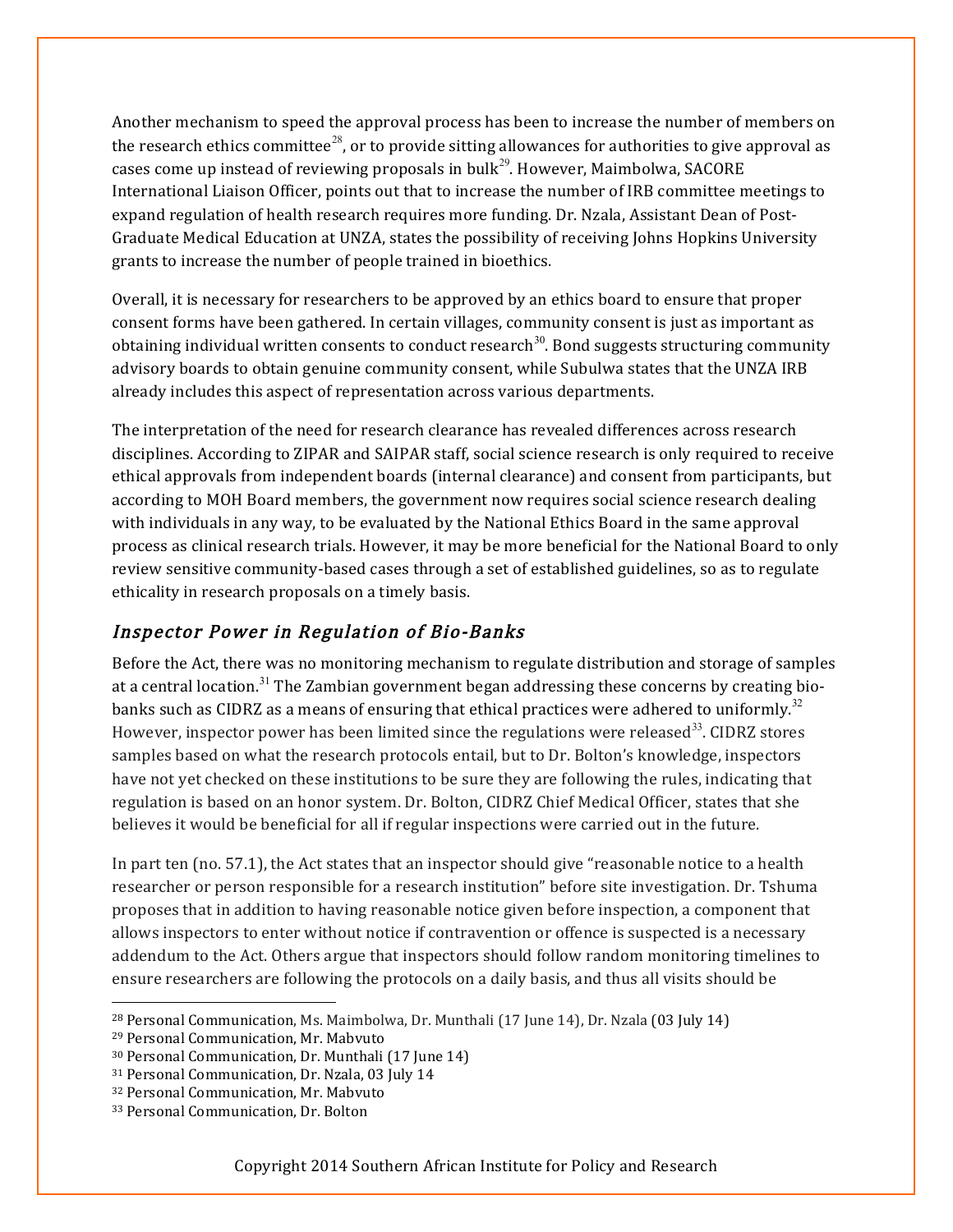unannounced. Several stakeholders say that if researchers knew when inspector checks would occur, they would fix problems beforehand, reducing the efficacy of this monitoring mechanism<sup>34</sup>. The only downfall to having unannounced visits would be the possibility of conducting an inspection without the presence of the person in charge<sup>35</sup>. However, Maimbolwa states that the focus is not on whether inspectors show up announced or unannounced, but rather on whether the inspectors are regularly monitoring distribution and storage of biological samples.

Another component of the Act specifies a Material Transfer Agreement (MTA) that gives government a say in how samples are used, by restricting collection of samples and decreasing tissue storage duration to less than ten years<sup>36</sup>. According to Chansa, Radiation Laboratory Scientist at CDH, it is only proper for the government to have a say in how samples are used because each sample represents an individual. Although the MTA is well policed, it is not well inspected<sup>37</sup>. Thus, inspectors should be made aware of ethical guidelines<sup>38</sup> to be able to identify and prosecute unethical conditions $39$ .

The Act also addresses the need for inspection of biological samples at entry and exit sites, but fails to specify exact locations. Chansa assumes that these sites are at country borders and airports. However, Dr. Bolton would like the Act to specify ports of entry/exit, and see that those areas are well monitored.

Last but not least, Dr. Tshuma urges the importance of introducing a separate clause in the Act to address research dealing with fetuses. Conventionally, vulnerable populations include: prisoners, children, pregnant women and fetuses, nursing mothers, and people afflicted with mental illness or a behavioral disorder. The Zambian Act briefly mentions some vulnerable populations but does not give explicit guidelines to regulate research involving the interests of vulnerable groups. Currently, the Act places fetuses under "products of conception" (taken from the definition of biomaterials, article 48), which is listed in the same category as bodily fluids. This could potentially enable researchers dealing with collection of fetuses to abuse this component of the Act by disguising the content of their research protocols under the heading "bodily fluids". To prevent exploitation of this vulnerable population in health research, fetuses should be protected under a separate clause in the Act. 

#### No Fault Insurance Required for Clinical Trials

Several stakeholders suggest that this "no fault insurance" component of the Act may protect participants by having researchers pay a cost, whilst others mention several underlying issues that cannot be resolved solely with the requirement of participant insurance. In order to conduct clinical trials, researchers have to provide no fault insurance for all research participants according to part seven (no. 54.4f) of the Act. This component ensures a form of compensation for the participant in case of injury contracted during the study, while protecting the researcher from losing their license

<sup>34</sup> Personal Communication, Mr. Chansa, Ms. Choolwe

<sup>&</sup>lt;sup>35</sup> Personal Communication, Mr. Chansa

<sup>&</sup>lt;sup>36</sup> Personal Communication, Mr. Chansa, Mr. Mabvuto, Dr. Munthali

<sup>&</sup>lt;sup>37</sup> Personal Communication, Dr. Bolton

<sup>38</sup> Personal Communication, Dr. Michelo

<sup>&</sup>lt;sup>39</sup> Personal Communication, Dr. Munthali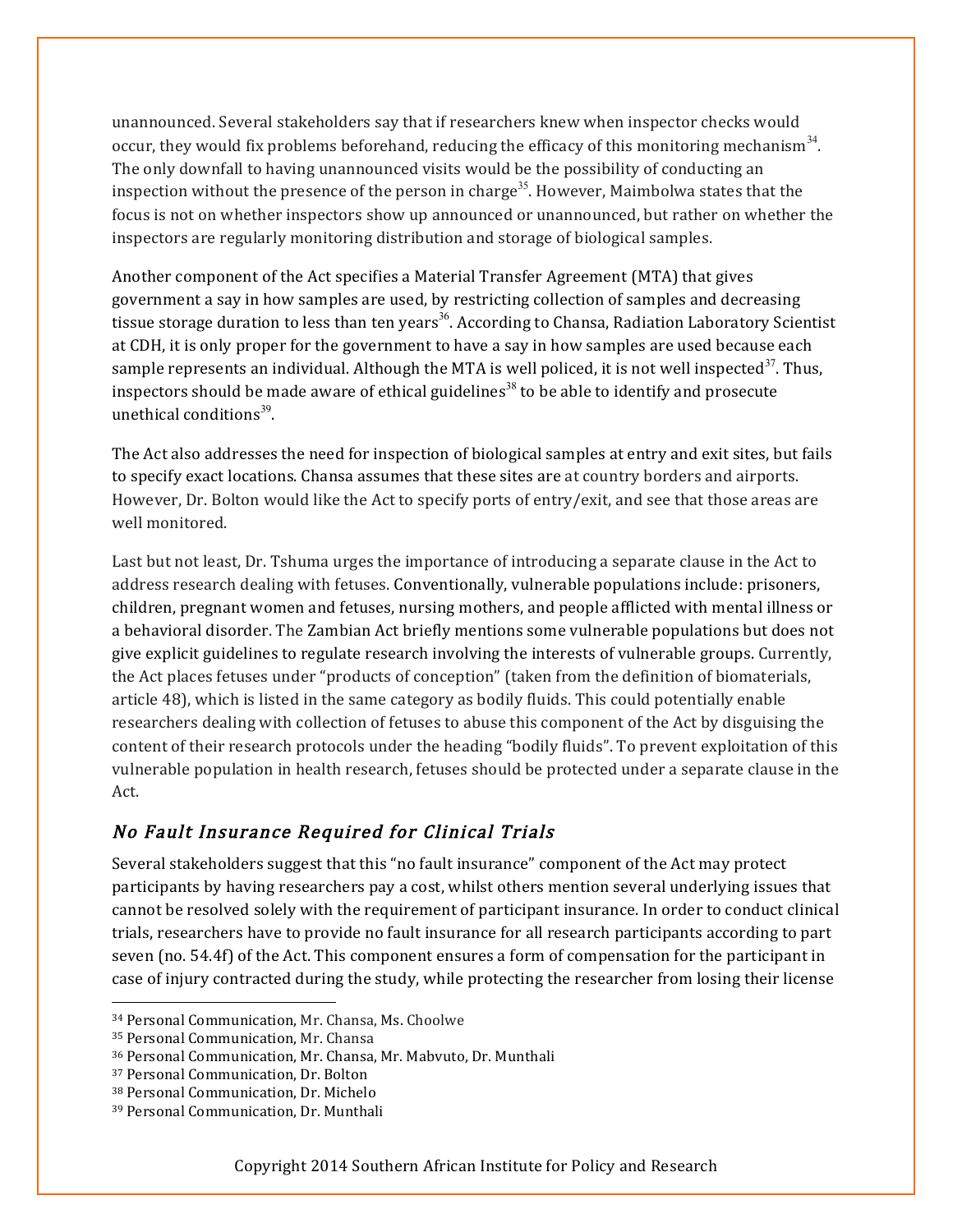to conduct research in Zambia<sup>40</sup>. The inclusion of no fault insurance is an improvement, considering how participants in the past were not entitled to compensation without engaging in a court trial<sup>41</sup>. However, Dr. Tshuma points out that this component is unique to the Zambian Act, as other Southern African countries lack this deprivation of rights by participants to sue; rather, she believes health research should take full responsibility of its participants.

Providing insurance to research participants can be a costly practice for the researchers, yet Dr. Nzala states that researchers should have insurance upfront to avoid heavier costs that may arise later. As insurance costs may be high for individuals and some institutions, Kenneth Mwansa proposes that the government (through research councils) should cover these costs for research projects that are beneficial to the populace. Dr. Ahmed, on the other hand, argues that having a no fault insurance policy may discourage people from participating in research trials because in case of injury, they would not be able to fault the researcher. The Act is ambiguous about the level of compensation that participants are entitled to in extreme cases, as in the event of participant death, which Subulwa would like the Act to specifically address.

# Incorporation of Traditional Medicine with Biomedicine

Traditional medicine has been and still is an integral part of community health in Zambia, but has not yet been effectively integrated into patient care in the biomedical community<sup>42</sup>. Recently, there has been a government movement to incorporate traditional medicine into the biomedical research field. In part eight  $(no. 55.1c)$  of the new Act, the MOH has made collaboration between traditional and conventional health researchers a priority. However, many factors compromise this collaboration. Distribution of non-standardised traditional medicine is a livelihood<sup>43</sup>, and to package herbal medicines into pharmaceuticals poses an issue with intellectual property rights. Each group is prone to guard their own interests. To allow distribution of traditional medicine into the biomedical community, some argue that more time and research need to be dedicated to the field<sup>44</sup>. However, Simon Nyoni, THPAZ Publicity Chair, states that there simply needs to be increased awareness on intellectual property rights being extended to traditional healers as indicated by part eight  $(no. 55.1d)$  of the Act, in order to reduce secrecy of traditional healing practices and medicines. Traditional healers do not share their knowledge of herbs for fear of losing ownership rights and monetary benefits that come with distribution by pharmaceutical industries<sup>45</sup>. By protecting their property rights, traditional healers may be more open to allowing clinical research on the efficacy of herbal medicine.

As of yet, there has been no formal mechanism of conducting clinical trials on traditional medicine<sup>46</sup>. There has been an increased desire by the medical community to make traditional

<u> 1989 - Johann Stein, marwolaethau a bh</u>

<sup>&</sup>lt;sup>40</sup> Personal Communication, Dr. Munthali, 17 June 14

<sup>&</sup>lt;sup>41</sup> Personal Communication, Dr. Munthali, 17 June 14

<sup>&</sup>lt;sup>42</sup> Personal Communication, Ms. Bond, Dr. Likwa, Dr. Michelo (26 June 14), Dr. Munthali (17 June 14), ZIPAR

<sup>&</sup>lt;sup>43</sup> Personal Communication, Dr. Ahmed (10 June 14), Dr. Michelo (26 June 14), Dr. Tshuma

<sup>&</sup>lt;sup>44</sup> Personal Communication, Ms. Maimbolwa, Dr. Nzala (03 July 14), Dr. Tshuma

<sup>&</sup>lt;sup>45</sup> Personal Communication, Mr. Nyoni

<sup>&</sup>lt;sup>46</sup> Personal Communication, Dr. Ahmed (10 June 14), Ms. Choolwe, Dr, Michelo (26 June 14), Dr. Munthali (17 June 14), Mr. Nyoni, Dr. Tshuma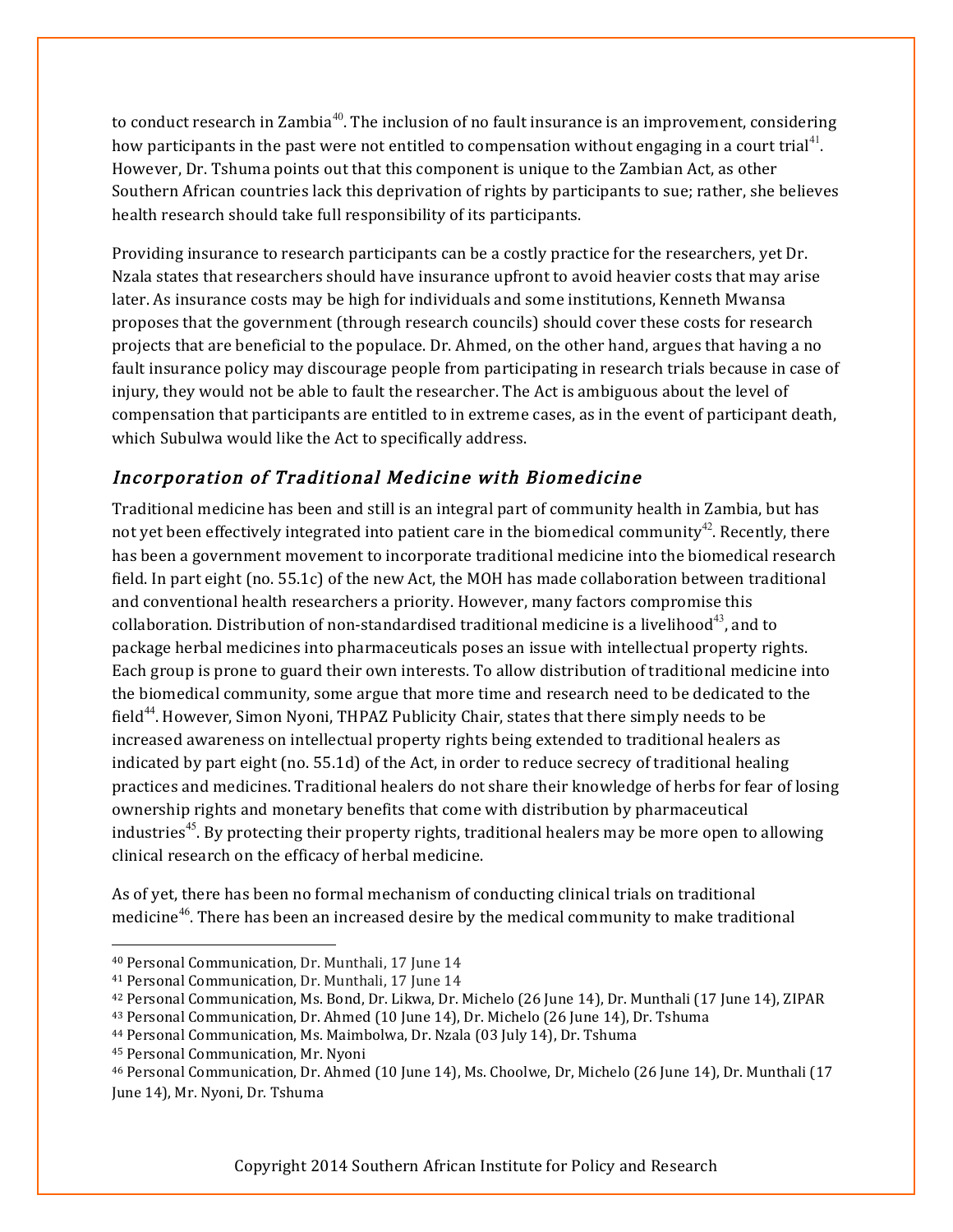medicine strictly evidence-based, being sensitive to local traditions while removing nonscientifically sound beliefs<sup>47</sup>. Dr. Likwa proposes that healers bring evidence of their work through a feedback system to evaluate the effectiveness of their treatment regimes. In other words, if the biomedical community can see that herbalist treatment regimes are effective, traditional medicine can contribute to the health system. However, traditional healers do not understand the long process of evaluation and have limited understanding of science<sup>48</sup>. As a result, doctors approach traditional medicine with a negative connotation, but still refer their patients to traditional healers for unexplainable and incurable diseases<sup>49</sup>. Other doctors will not go so far as to refer patients to traditional healers, but will allow patients to seek the services of traditional healers if they so wish $50$ .

In order to reduce discrimination of traditional medicine by the medical body, some stakeholders state that both fields should understand the basic practices that define each field<sup>51</sup>. First, the Act should accurately distinguish traditional healing practices from witchcraft as a means to dissolve a long-standing myth that these two fields are related<sup>52</sup>. Then, herbalists should remove misconceptions from their practices (i.e. sickness being an aftermath of greed)<sup>53</sup>. When these misconceptions are cleared, conventionalists can then be trained on the importance of traditional medicine in providing holistic treatment<sup>54</sup>. For example, doctors can draw from an herbalist's ability to provide psychological management of patients. According to Nyoni, traditional medicine has not been incorporated into the formal sector because of "professional jealousy". This jealousy, per se, leads to a one-way patient referral process from traditional healers to doctors. However, he believes the referrals should be reciprocated. Examples of this reciprocated process can be seen in palliative care,<sup>55</sup> and it is only a matter of time before the two medical groups work together in clinical research settings.

Another way of promoting biomedical respect for traditional medicine is to increase the educational background of traditional healers. By introducing traditional medicine into the formal sector, isolation of traditional healers can be removed and acceptance by the medical community may be achieved<sup>56</sup>. Nyoni is a proponent of educating healers in conventional medicine because he feels the education could integrate the two fields and give healers a greater advantage in providing quality patient care. The government could work with modern medicine to clear training for herbal scientists<sup>57</sup> by incorporating a subsection of treatment and care under "community medicine"<sup>58</sup>. Another option would be to train healers to identify serious conditions that should be referred to

<sup>&</sup>lt;sup>47</sup> Personal Communication, Dr. Ahmed {10 June 14), Dr. Musonda

<sup>&</sup>lt;sup>48</sup> Personal Communication, Dr. Michelo (26 June 14)

<sup>&</sup>lt;sup>49</sup> Personal Communication, Dr. Ahmed, (10 June 14), Dr. Nzala (03 July 14), Dr. Tshuma

<sup>&</sup>lt;sup>50</sup> Personal Communication, Dr. Munthali, 17 June 14

<sup>&</sup>lt;sup>51</sup> Personal Communication, Dr. Bolton, Dr. Likwa

<sup>52</sup> Personal Communication, Mr. Nyoni, Dr. Tshuma

<sup>53</sup> Personal Communication, Dr. Likwa

<sup>&</sup>lt;sup>54</sup> Personal Communication, Dr. Likwa, Mr. Ndulo, Dr. Nzala (03 July 14)

<sup>&</sup>lt;sup>55</sup> Personal Communication, Ms. Tembo

<sup>&</sup>lt;sup>56</sup> Personal Communication, Mr. Chansa, Dr. Chitah, Mr. Nyoni, ZIPAR staff

<sup>&</sup>lt;sup>57</sup> Personal Communication, Mr. Chansa, Dr. Michelo (26 June 14)

<sup>58</sup> Personal Communication, Dr. Bolton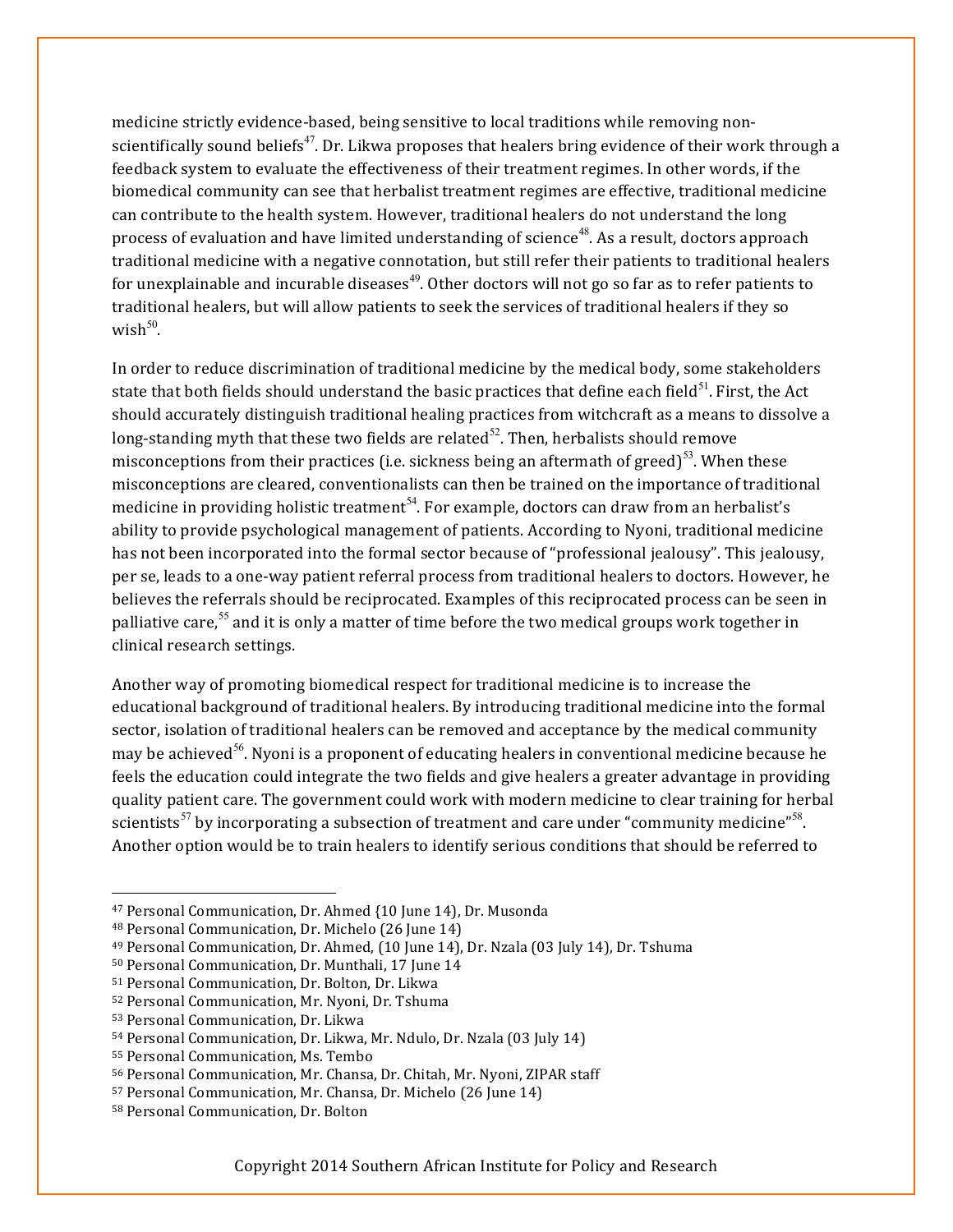the hospital and less serious conditions that they can treat<sup>59</sup>. In this way, traditional healers can continue to play an integral role in patient care, but prevent patients in serious conditions from waiting too long to seek biomedical attention<sup>60</sup>. On the other hand, Maimbolwa states that education may not be the best solution for incorporating the two disciplines because most traditional healers are illiterate. She believes that informing healers on the usage of herbs in the biomedical community would be sufficient enough to initiate a collaboration of traditional medicine with conventional medicine. Thus, collaboration is feasible, but implementation still poses a challenge. 

<u> 1989 - Johann Stein, marwolaethau a bh</u>

<sup>59</sup> Personal Communication, Mr. Ndulo

<sup>&</sup>lt;sup>60</sup> Personal Communication, Dr. Munthali (17 June 14)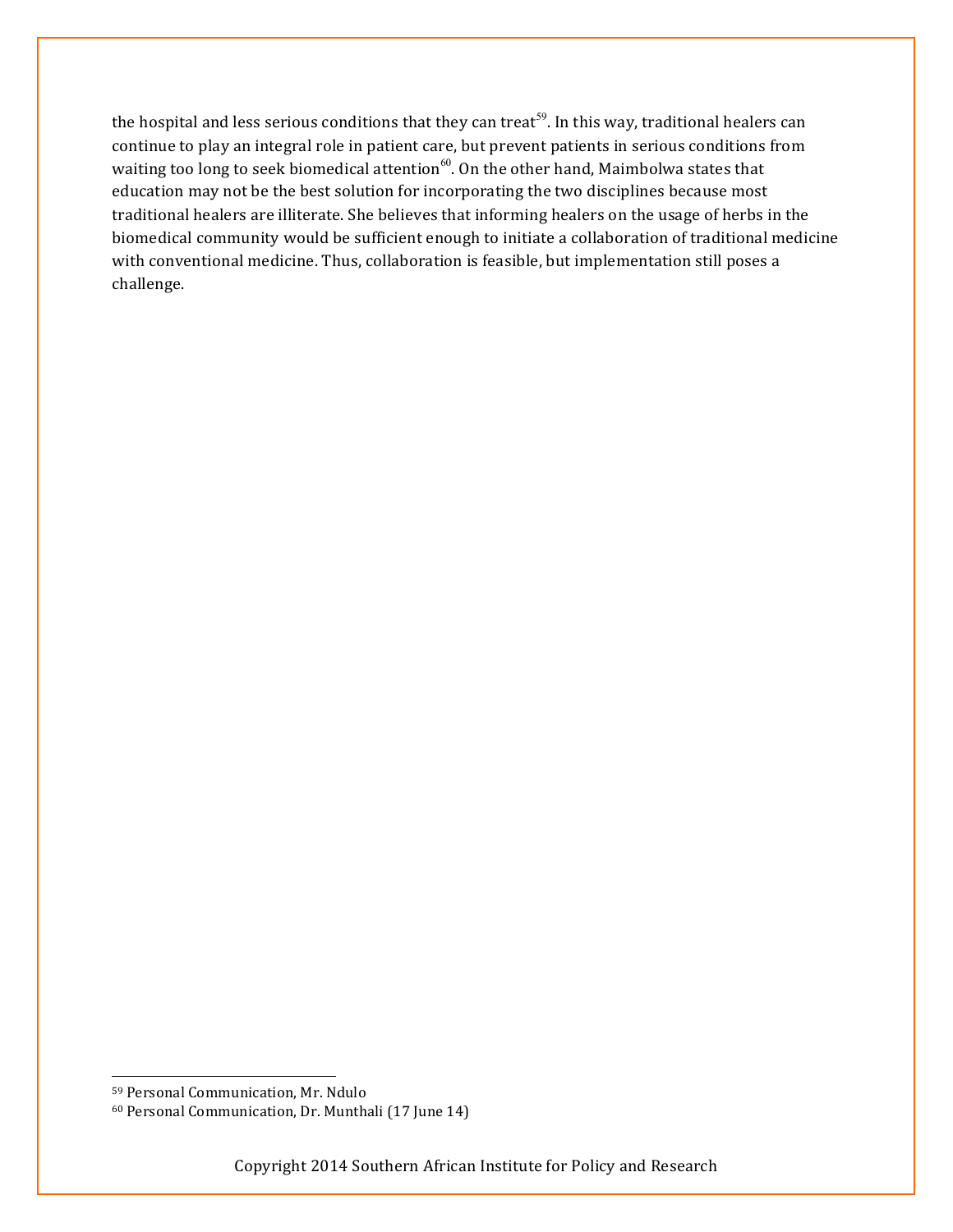### Discussion

According to Emmanuel et al. (2004), developing countries have experienced a greater risk of exploitation due to poverty, illiteracy, cultural, and linguistic differences, limited health-care services, and a limited understanding of the nature of scientific research. In 1964, the declaration of Helsinki was established by the World Medical Association to guide the conduct of biomedical research involving human subjects (History of Ethics, 2014). Despite the existence of these documents and many more written after them, vulnerable populations were still being exploited, and some research procedures were not ethically sound. Thus, various countries delineated rules and regulations to guide the conduct of research on its grounds. In Zambia, the challenges of health research are as follows: obtaining informed consent, inspecting research sites, regulating research conducted by foreigners, protecting vulnerable populations, approving research protocols in a timely fashion, and protecting the legal rights of research participants. As a basis for discussion, several other African acts are included for comparison against the National Health Research Act in Zambia. 

Over the years, a substantial number of research projects conducted in Africa have been funded and controlled by external sources, which have resulted in poor capacity building, exploitation of participants, and inaccessibility of results that could facilitate research progress. To combat this issue, the Zambian Act states that for research to be conducted in Zambia, a Zambian resident should be included as a principal or co-principal investigator (National Health Research Act, 2013), which has similarly been stated in the Uganda Act (National Guidelines for Research Involving Humans as Research Participants, 2007). Having a Zambian researcher as a co-principal investigator is more beneficial than simply having a resident contributing to the research team because it involves an interactive role that requires skill, extensive knowledge of the subject matter, and regulation of foreign researchers to conduct research that is ethically approved. In order to build capacity, researchers must be capable of conducting a research topic of similar background independent from foreign researchers, and adequately trained to submit their own proposals as principal investigators. Only by knowing the inner-workings of a research project and contributing heavily to how the research is carried out will the Zambian resident receive ownership of the publication. Without a Zambian co-principal investigator, it is more difficult for the government or Zambian members on the research team to demand local dissemination of results. In order to benefit the Zambian community, results from research studies must remain in the country. Thus, this part of the Act is better achieved by incorporating more local involvement in foreign research projects. 

Another significant problem in health research is the protection of vulnerable participants because it is difficult to access laws that enforce researchers to provide protection. Granted, every act includes laws to protect the rights of its vulnerable population, but some susceptible cohorts are still excluded from the list of vulnerable populations. Conventionally, vulnerable populations include: prisoners, children, pregnant women and fetuses, nursing mothers, and people afflicted with mental illness or a behavioral disorder. Unlike the Kenyan and Ugandan Act, the Zambian Act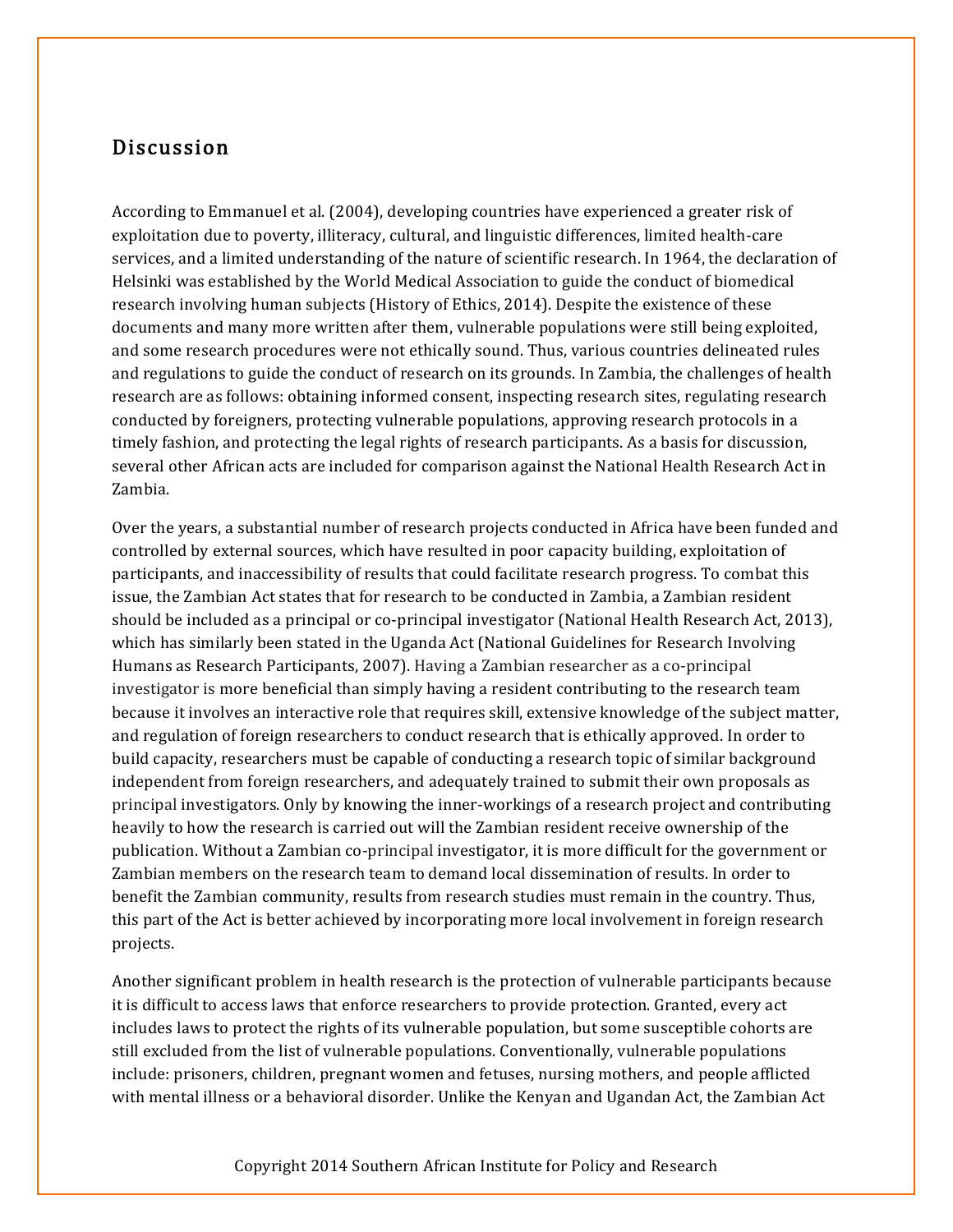briefly mentions some vulnerable populations but does not give explicit guidelines to regulate research involving the interests of this group. Meanwhile, the Kenyan Act includes laws to protect under-developed communities (Guidelines for Ethical Conduct of Biomedical Research Involving Human Subjects in Kenya, 2004), and the Ugandan Act includes laws to protect the homeless, mature and emancipated minors, and armed forces (National Guidelines for Research Involving Humans as Research Participants, 2007). In addition, both acts explicitly state guidelines to protect each group. Since these groups are also susceptible to exploitation and undue coercion, creating specific laws to protect them may provide great benefit.

Based on the different cultural norms in various communities, the process of obtaining informed consent from research participants can be quite complex. In male dominated societies such as the Mazabuka community in Zambia, the husband has to give his consent before his wife can participate in research studies. Also, in most rural areas, the community leader has to provide consent for research to be conducted in his community. Thus, due to the significance of community consent, the National Health Research Act for Zambia states that in addition to obtaining individual consent from each research participant, the investigator should comply with the cultural norms at his research site and obtain consent from all parties involved.

Secondly, most consent forms are written in English, which makes comprehension difficult for those with little or no understanding of the language. Although investigators employ translators, pertinent information can be lost during translation. The Zambian Act does not address this issue, but this problem is properly addressed in the Malawian Act. According to the Malawian Act, a qualified individual should do the written translation of the consent documents. In addition, it requires a back translation to English to validate the accuracy of the translation, and authorises all back translation documents to be reviewed by the National Health Sciences Research Committee (The National Health Sciences Research Committee General Guidelines on Health Research, 2007). In addition, to increase awareness of research ethics among rural dwellers, the Nigerian Act states "The national code of health research ethics shall be available in different Nigerian languages, even though the English version shall be the only correct interpretation of the provisions of the code" (National Code of Health Research Ethics, 2007). Therefore, by providing the code of ethics and consent forms in local languages, research participants in rural areas can be empowered to protect their rights and interests.

In fact, the ethical approval process in the Act was established to reduce bias leading to unethical practices in health research. The reasoning behind mandating a two-approval process was for the local ethics boards to regulate research proposals and for the second ethics board to monitor the ethics committees through a national framework. However, the involvement of policy makers in regulating research activities may encourage political bias in approval of research proposals that are in line with government interests, which may not necessarily be beneficial for the community or academic interests. In Malawi, this issue is addressed by decentralising the ethical board (The National Health Sciences Research Committee General Guidelines on Health Research, 2007). By removing the necessity of obtaining a second ethical clearance from the MOH in Zambia, a greater variety of research topics may be conducted despite the sensitivity or specialty of topics. Rather, IRB approvals should be submitted to the National Board as a way to record all research activity in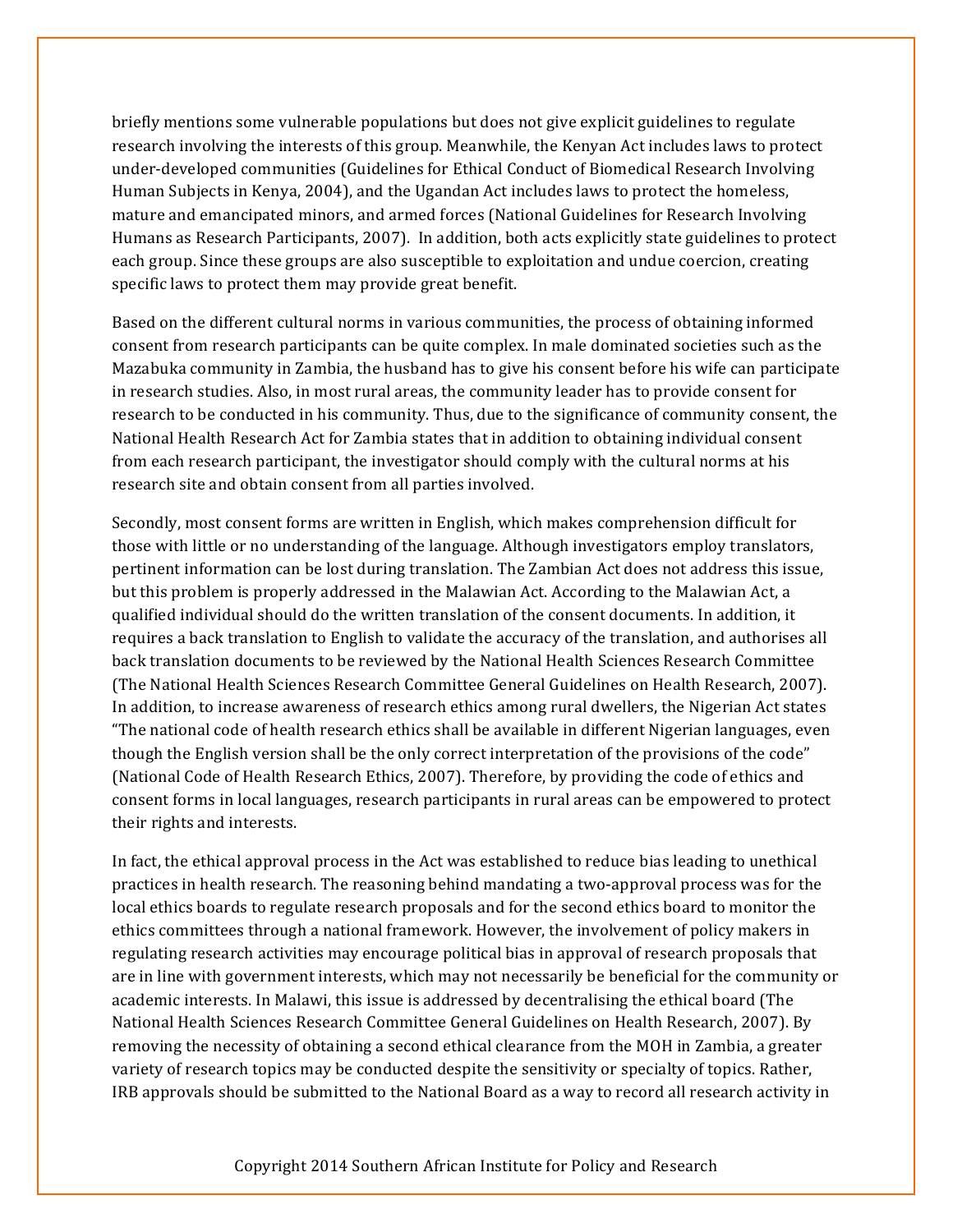the country, and ensure ethical conduct. This National Board should include a variety of professions to review proposals and set ethical guidelines. Although the one-approval process did not effectively regulate research in the past, this new proposal is highly feasible because it would reduce the waiting time involved in the approval process, would reduce MOH involvement in approving controversial research topics, and would still allow the government to gauge a general overview of research topics in-country and regulate conduction of research.

Another hindrance to the implementation of the National Health Research Act is inspection. The purpose of inspector power inclusion in the Act was to ensure that inspectors properly regulated distribution and storage of biological samples. Unlike other acts, the Zambian Act requires the inspector to give reasonable notice to a health researcher or the individual in charge of a research institution before inspection (National Health Research Act, 2013). However, this gives organisations time to make arrangements that comply with ethical guidelines during inspector visits, but which may not be imposed regularly. The more effective monitoring mechanism is where organisations cannot predict inspector visits, and thus must maintain sanitary conditions in coordination with ethical guidelines to avoid losing accreditation as a bio-bank. The best way to measure true compliance would be to have both announced and unannounced inspector visitations, which has already been effectively implemented in the South African Act (National Health Act, 2003). 

Although the Zambian Act is lacking in certain areas, it has some laws that are not included in other acts. A striking feature of the Zambian Act is the "no-fault insurance" that researchers have to obtain for research participants involved in clinical trials. "No fault insurance" was incorporated into the Act as a means to protect research participants from exploitation, as well as researchers from losing their license to conduct research if the study was conducted within ethical boundaries. Although this component of the Act provides better insurance coverage and injury compensation for participants, it discourages participants from finding blame in the researcher or research institution. The Act addresses ethical guidelines, but does not state what types of mistakes, responsible for participant injuries, can be pardoned. By allowing participants to make claims in court about who is at fault, participants would be able to gain a second perspective by the judicial system in defining what research activity is deemed ethical.

In addition, the National Health Research Act (2013) delineates laws to foster research in traditional medicine, to ensure dissemination of information on traditional medicine, and to protect the intellectual property rights of traditional healers, which is not seen in other related African acts. The purpose of integrating traditional medicine with biomedicine in the Zambian Act was to improve healthcare practices and healthcare delivery. For many years, Zambians have resorted to traditional medicine, as it is deeply rooted in cultural beliefs and incorporates a holistic view of patient care. Biomedicine, a relatively new branch that emphasises a scientific approach, has not focused on the individual's illness but separated the disease from the person. Although research institutions have not formally evaluated the efficacy of herbal medicines, medical practitioners have noticed the potency of traditional medicine and the delay of patients with serious complications in seeking healthcare. To reduce the level of delay in healthcare delivery, it is essential that traditional healers become familiar with the basics of biomedical practices and become trained in identifying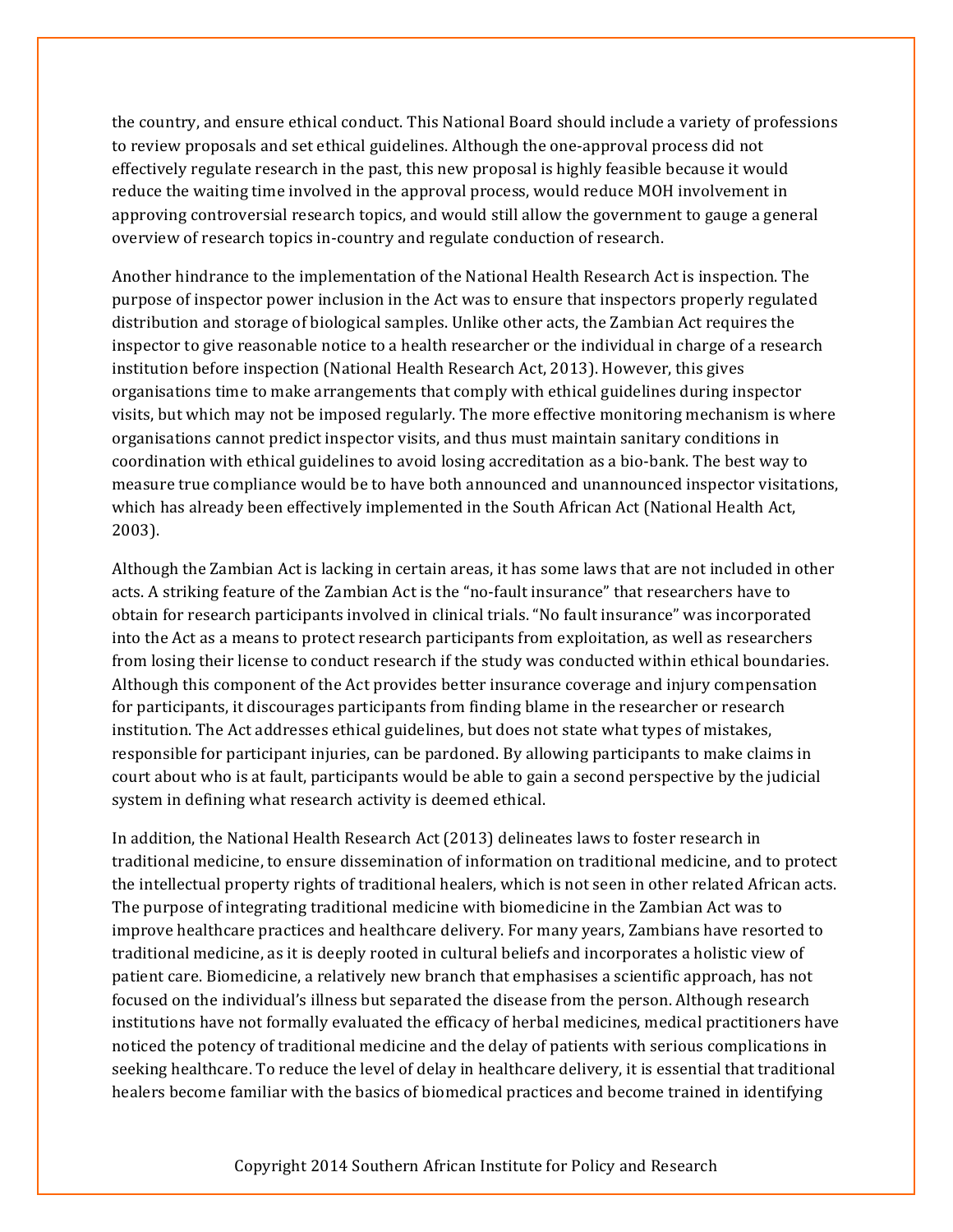critical from minor medical conditions. By integrating these two disciplines, a Zambian approach to quality healthcare may be achieved.

Overall, stakeholders have suggested that the Zambian Act should consider the balance between researcher interests and research participant rights to protection, but the main issue lies with the feasibility in implementation of the National Health Research Act. There are some areas of the Act that need to be clarified through specific details, while other areas need to address possible exemptions to the Act. As the Act is not a restrictive document, policy makers should include more specific guidelines that explicitly state the boundaries. For example, creating special clauses in the Act for research dealing with fetuses and other vulnerable populations with communication barriers (i.e. non-English speakers) will protect vulnerable groups from exploitation. Revising the current MOH board to act as a national review board that provides a check and balances system to local IRBs will ease the transition into decentralisation and speed up the ethical approval process. By including "unannounced" inspector visits to the original clause in the Act, inspectors would be able to effectively monitor true compliance. To ensure proper inspection is conducted, inspectors can be trained in ethics. Also, the "no fault compensation" component of the Act can be clarified in areas regarding what mistakes are deemed excusable, and what consequences are in place for more extreme cases of participant injury. That way, participants are made aware of their rights to protection before participation in a trial and can make claims in court about who is at fault. Last but not least, challenges associated with the integration of traditional medicine with biomedicine include difficulty in removing social stigmas, altering traditional medicine by removing nonscientifically sound practices, providing educational opportunities for herbalists, incorporating herbal scientist training into university curriculums, and protecting traditional healers' intellectual property rights before conduction of research on herbal efficacy. Thus, implementation of the Act as a whole is challenging, but feasible with the inclusion of several recommendations listed above that address the current state of affairs in Zambia.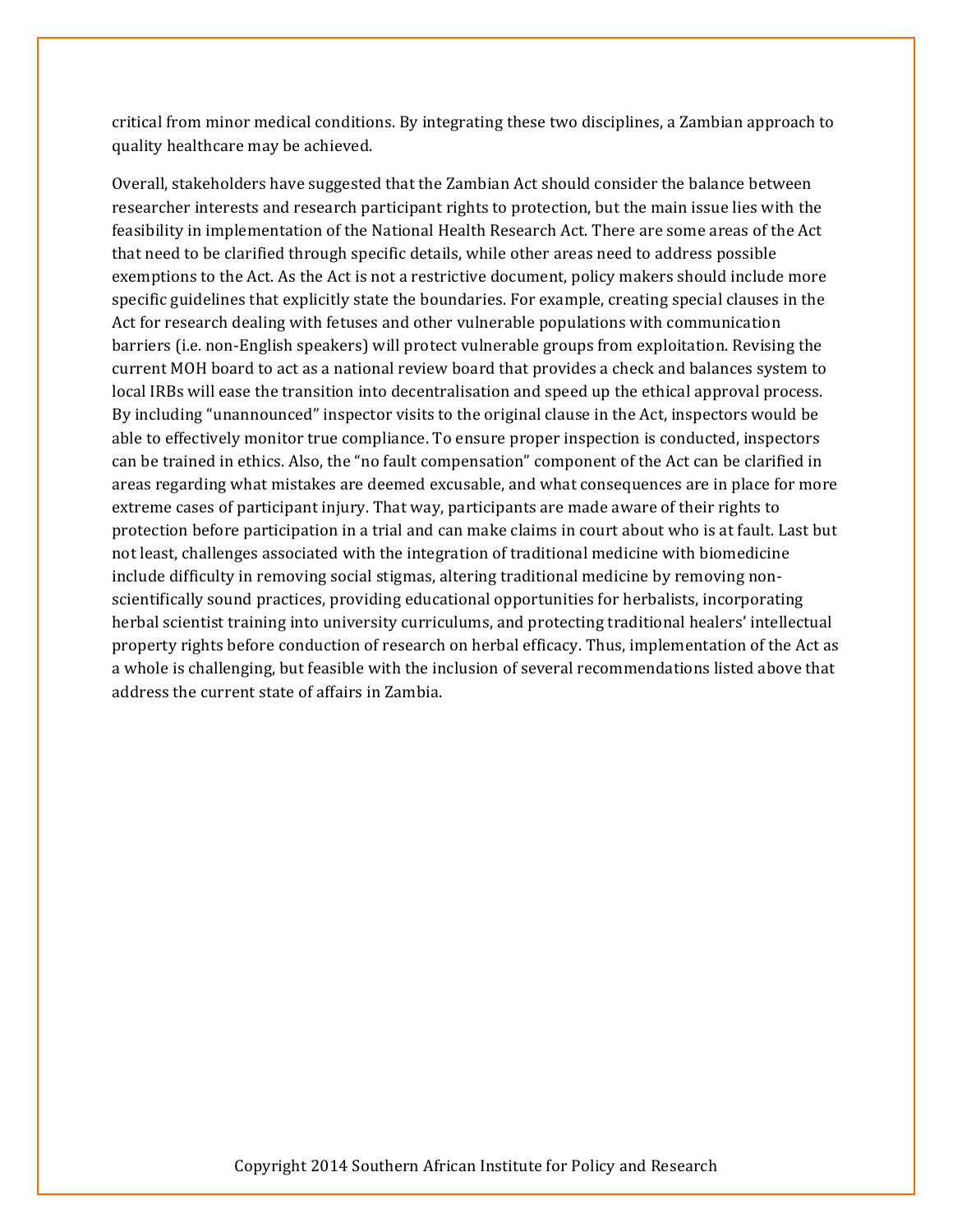# Acknowledgements

We would like to thank Manenga Ndulo, Jessica Achberger, Marja Hinfelaar, and the entire research staff at the Southern African Institute for Policy and Research for their support in conducting our research in Lusaka. We would also like to thank Dr. Selestine Nzala and the staff at University Teaching Hospital for connecting us to major stakeholders and allowing us to use their facility.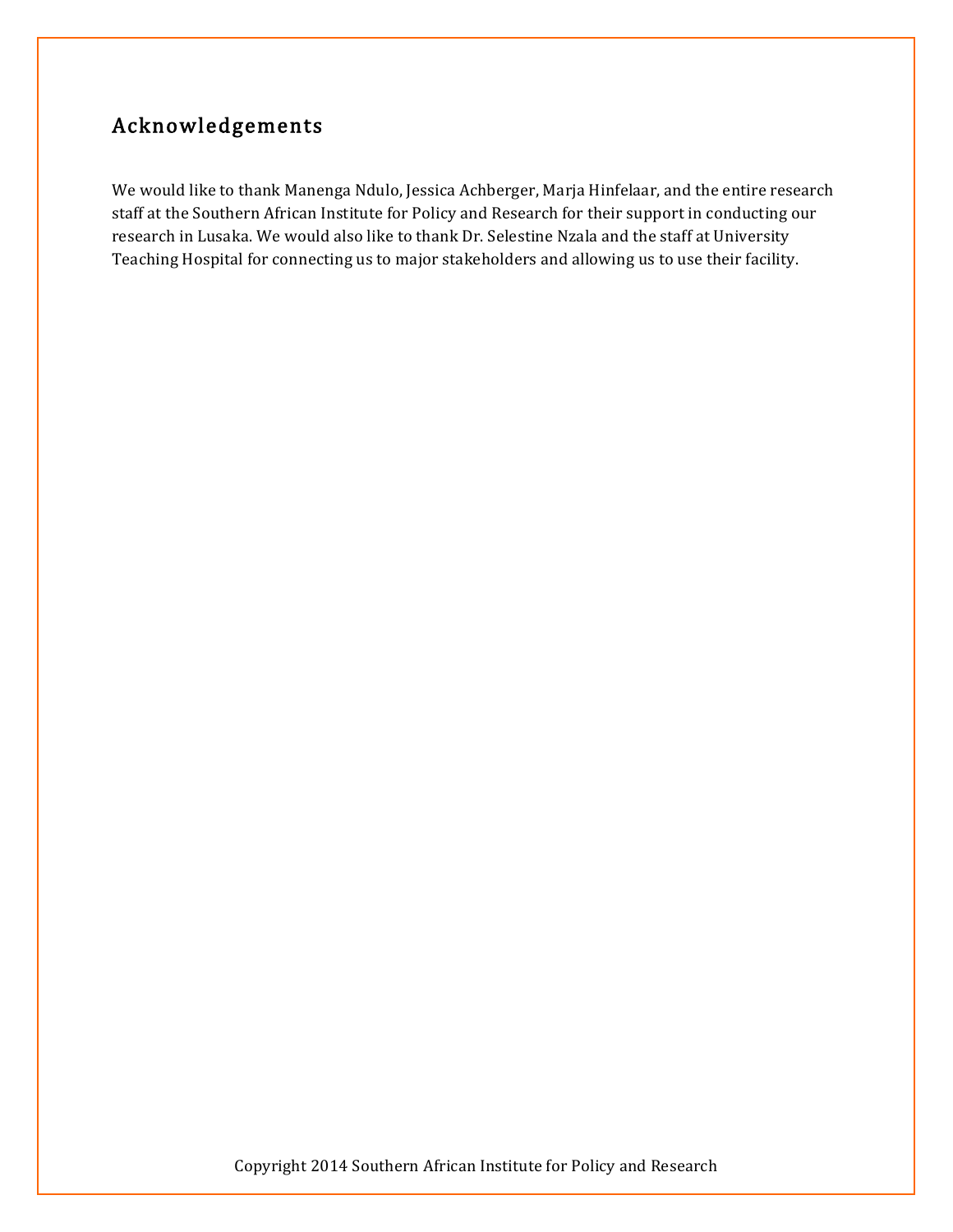# References

Emmanuel, Ezekial K., Wendler, Jack Killen, and Grady, Christine. 2004. "What Makes Clinical Research in Developing Countries Ethical? The Benchmarks of Ethical Research", *Journal of Infectious Diseases*, 189:930-937.

Federal Republic of Nigeria. *National Code of Health Research Ethics*. (2007).

- Mandani, M. 2013. Zambia: Benefits of National Health Research Act. <http://allafrica.com/stories/201307010679.html> [ accessed 28 April 2014]
- Republic of Kenya. *Guidelines for Ethical Conduct of Biomedical Research Involving Human Subjects in Kenya*, (2004) Nairobi.
- Republic of Malawi. The National Health Sciences Research Committee General Guidelines on Health *Research.* (2007).
- Republic of South Africa. *National Health Act, 2003. (2004).*
- Republic of Zambia. *National Health Research Act, 2013***.** (2013).

Uganda. *National Guidelines for Research Involving Humans as Research Participants.* (2007).

University of Missouri-Kansas City. 2014. History of Research Ethics.

<http://ors.umkc.edu/research-compliance-(iacuc-ibc-irb-rsc)/institutional-review-board- (irb)/history-of-research-ethics> [accessed 18 July 2014].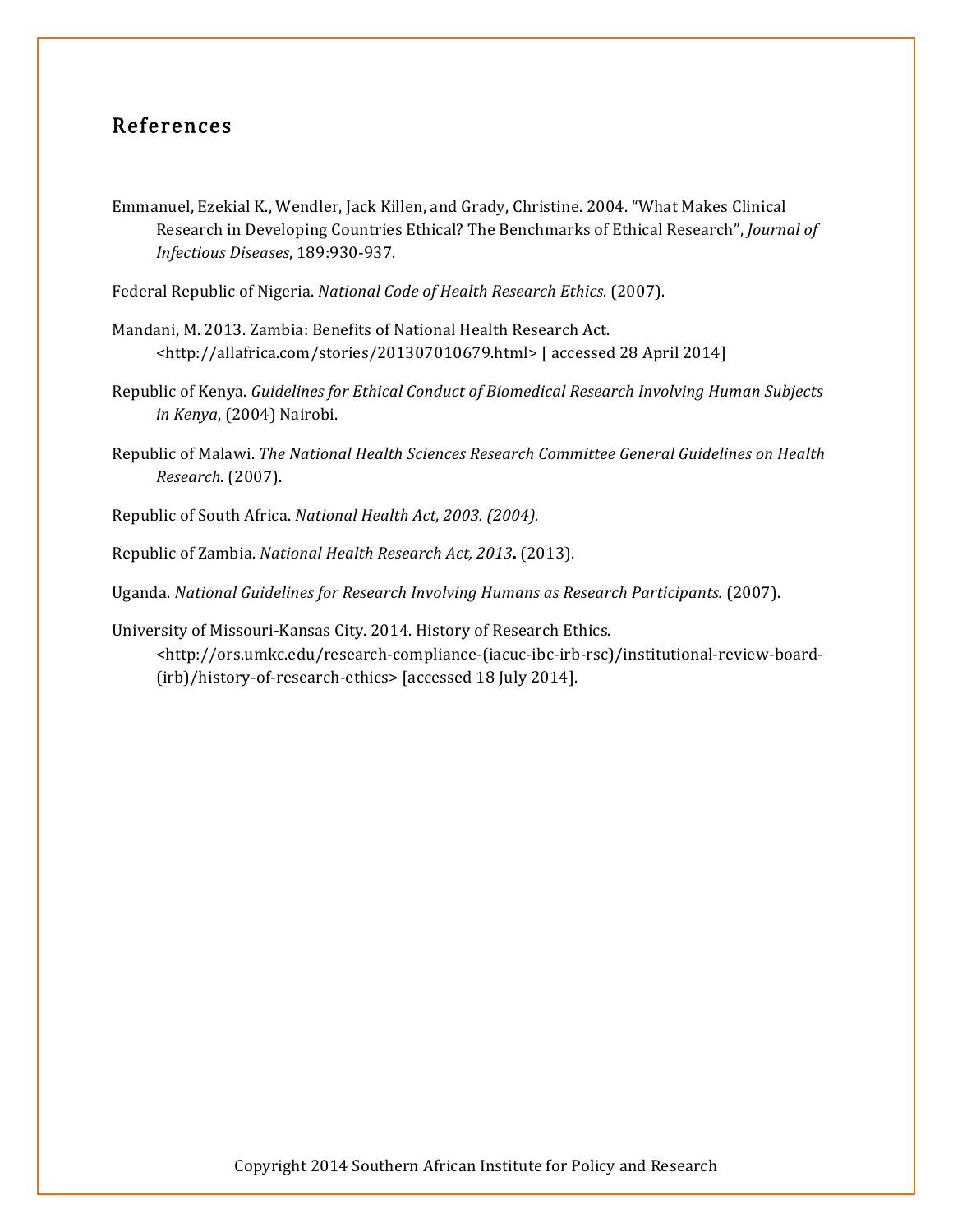# Appendix

#### Table 1. Conducted Interviews

| <b>Stakeholders</b>                                                                                             | <b>Zambian Co-</b><br>Researcher                                                            | International<br>researchers                                                                                                           | <b>Ethics Board</b>                                                                                        | Approval<br><b>Process</b>                                                                                                                                                                   | Human<br>tissue;<br><b>Bio-banks</b>                                                                                                                                                                                                                                                                   | No fault<br>compensati<br>on; liability<br>insurance                                                                                                                                   | <b>Traditional</b><br>Medicine<br>Incorporatio<br>$\mathbf n$                                                                                                                                                                                                                                                   | <b>General Concerns</b><br>& Thoughts                                                                                                                                                                                                                           |
|-----------------------------------------------------------------------------------------------------------------|---------------------------------------------------------------------------------------------|----------------------------------------------------------------------------------------------------------------------------------------|------------------------------------------------------------------------------------------------------------|----------------------------------------------------------------------------------------------------------------------------------------------------------------------------------------------|--------------------------------------------------------------------------------------------------------------------------------------------------------------------------------------------------------------------------------------------------------------------------------------------------------|----------------------------------------------------------------------------------------------------------------------------------------------------------------------------------------|-----------------------------------------------------------------------------------------------------------------------------------------------------------------------------------------------------------------------------------------------------------------------------------------------------------------|-----------------------------------------------------------------------------------------------------------------------------------------------------------------------------------------------------------------------------------------------------------------|
| Dr. Yusuf<br>Ahmed, MMED<br>(master of<br>medicine)<br>Research<br>Coordinator at<br><b>UTH</b>                 | Ownership<br>issues                                                                         | Senior local<br>researchers<br>should mentor<br>junior<br>international<br>researchers                                                 |                                                                                                            |                                                                                                                                                                                              |                                                                                                                                                                                                                                                                                                        | Needs to be<br>addressed                                                                                                                                                               | Traditional<br>med. not<br>standardized;<br>no clinical<br>research on<br>traditional<br>med. Doctors<br>think<br>negatively of<br>traditional<br>healers, but<br>still use their<br>services                                                                                                                   | Act is not enforced<br>well                                                                                                                                                                                                                                     |
| Dr. Munthali,<br>Chair of UNZA<br>Biomedical<br><b>Research Ethics</b><br>Committee                             | <b>Builds</b><br>capacity                                                                   | Mazabuka trial:<br>Local<br>researchers<br>were not ready<br>to disseminate<br>results because<br>they did not<br>have MOH<br>approval | Community<br>Consent<br>necessary;<br>Necessary for<br>researchers<br>to be<br>approved by<br>ethics board | 2-approval<br>process delay<br>publications.<br>Initial<br>consent by<br>ethics should<br>be enough.<br>Good that<br>national<br>board<br>overlooks<br>local boards<br>- more<br>regulation. | Good that<br>act<br>includes<br>persecutio<br>n of<br>improper<br>distributio<br>n; MTA<br>gives<br>governmen<br>t say in<br>how<br>samples<br>are used,<br>but makes<br>it more<br>difficult for<br>researcher<br>s. Act<br>restricts<br>collection<br>of samples<br>& shorter<br>storage<br>duration | Insurance for<br>participants<br>allows<br>protection<br>and<br>compensatio<br>n, but costly<br>to<br>researchers.<br>Cost of<br>insurance<br>has increased<br>for clinical<br>trials. | No formal<br>mech. of trials<br>on traditional<br>med; should<br>integrate<br>traditional<br>med with<br>modern med.<br>Doctors have<br>neg. view of<br>traditional<br>healers, but<br>are aware<br>that they play<br>an integral<br>role in caring<br>for patients<br>that wait too<br>long to seek<br>biomed. | To implement Act,<br>need to increase<br>members on ethics<br>board, increase<br>awareness of act,<br>and have strong<br>monitoring mech.                                                                                                                       |
| Dr. Selestine<br>Nzala, Assistant<br>Dean of Post-<br>Graduate<br>Medical<br><b>Education</b> at<br><b>UNZA</b> | Accountabilit<br>y mech.;<br>ensures<br>participant<br>protection by<br>local<br>researcher |                                                                                                                                        | Grant from<br>JHU funds to<br>increase # of<br>people<br>trained in<br>bioethics.                          | UTH ethics<br>(public):<br>approval<br>takes 2<br>months $b/c$<br>board only<br>meets once a<br>month.<br>Private ethics<br>board gives<br>response in 2<br>weeks                            | How will<br>tissue be<br>stored at a<br>central<br>place?<br>Enforceme<br>nt issue                                                                                                                                                                                                                     | Good that<br>researchers<br>have<br>insurance<br>upfront to<br>avoid heavier<br>costs later.<br>Cost<br>determines<br>type of<br>research<br>conducted.                                | There has<br>been a<br>government<br>movement to<br>incorporate,<br>but each<br>group guards<br>their own<br>interests-<br>need time and<br>research on<br>traditional<br>med to                                                                                                                                | 1) There needs to be<br>regulations to state<br>what are exemptions<br>to Act - it is not a<br>restrictive doc 2)<br>local research not<br>well funded (no<br>government funds) -<br>stifles progress 3)<br>conventionalists not<br>trained on<br>importance of |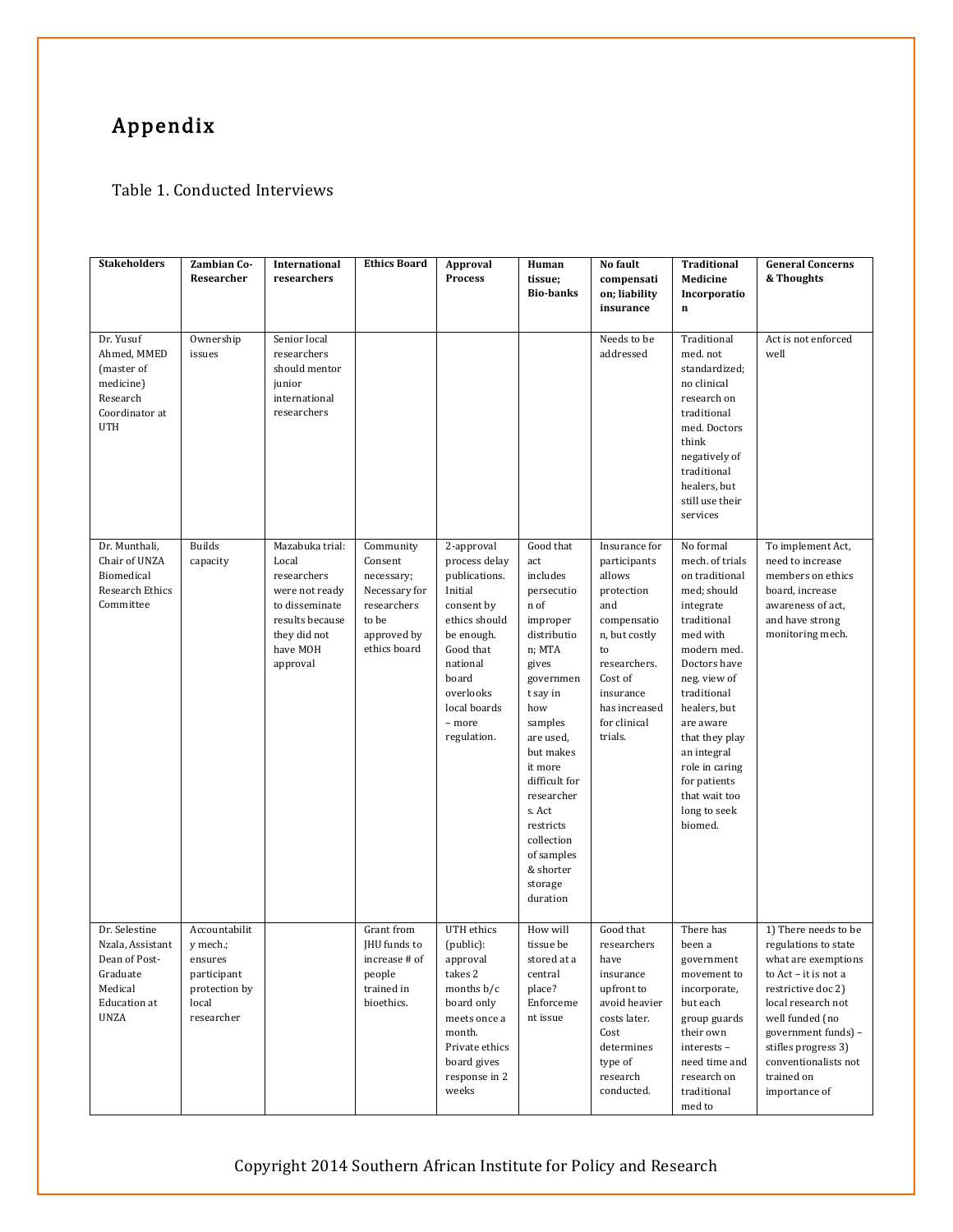| <b>Stakeholders</b>                                                                            | Zambian Co-<br>Researcher                                                                                                                                                                                                                                 | International<br>researchers                                                                                                                                                | <b>Ethics Board</b>                                                                                                                                                                                                                                               | Approval<br><b>Process</b>                                                                                                  | Human<br>tissue;<br><b>Bio-banks</b> | No fault<br>compensati<br>on; liability<br>insurance | <b>Traditional</b><br>Medicine<br>Incorporatio<br>$\bf n$                                                                                                                                                                                                                                                                                                                                        | <b>General Concerns</b><br>& Thoughts                                                                                                                                                                                                                                                            |
|------------------------------------------------------------------------------------------------|-----------------------------------------------------------------------------------------------------------------------------------------------------------------------------------------------------------------------------------------------------------|-----------------------------------------------------------------------------------------------------------------------------------------------------------------------------|-------------------------------------------------------------------------------------------------------------------------------------------------------------------------------------------------------------------------------------------------------------------|-----------------------------------------------------------------------------------------------------------------------------|--------------------------------------|------------------------------------------------------|--------------------------------------------------------------------------------------------------------------------------------------------------------------------------------------------------------------------------------------------------------------------------------------------------------------------------------------------------------------------------------------------------|--------------------------------------------------------------------------------------------------------------------------------------------------------------------------------------------------------------------------------------------------------------------------------------------------|
|                                                                                                |                                                                                                                                                                                                                                                           |                                                                                                                                                                             |                                                                                                                                                                                                                                                                   |                                                                                                                             |                                      |                                                      | provide<br>clearance.                                                                                                                                                                                                                                                                                                                                                                            | traditional med                                                                                                                                                                                                                                                                                  |
| Dr. Charles<br>Michelo,<br>Director of UTH<br>Department of<br>Community<br>Medicine           | Locals can<br>learn from<br>international<br>researchers<br>(expertise,<br>knowledge,<br>skills). Local<br>training is<br>limited, so<br>draw on<br>international<br>partners'<br>training;<br>capacity<br>building                                       | Research is<br>expensive, so<br>need<br>international<br>players                                                                                                            | Need to have<br>a body<br>governing<br>ethical<br>conduct of<br>research<br>NOT by MoH<br>but a more<br>neutral<br>board like<br>Ministry of<br>Justice b/c<br>MoH should<br>not regulate<br>their own<br>activities;<br>need neutral<br>board to<br>clear ethics |                                                                                                                             |                                      |                                                      | Collaboration<br>feasible, but<br>implementati<br>on is a<br>challenge.<br>Traditional<br>healers do not<br>understand<br>the long<br>process of<br>evaluation,<br>have limited<br>scientific<br>understandin<br>g, and give<br>treatment the<br>day they are<br>sought out<br>(livelihood).<br>Government<br>could work<br>with modern<br>med to clear<br>training for<br>herbal<br>scientists. | 1) Act not<br>universally<br>distributed 2)<br>Inspectors need to<br>be aware of ethics.                                                                                                                                                                                                         |
| Dr. P Musonda,<br>visiting prof<br>from UK                                                     | Helps int.<br>orgs to know<br>local<br>practices.<br>Research<br>should build<br>capacity and<br>benefit local<br>people. Local<br>researcher<br>not as PI, but<br>key player in<br>int. research<br>to gain<br>independenc<br>e in applying<br>to grants | Need to consult<br>Zambia, a<br>stakeholder by<br>default,<br>through 1)<br>local partners<br>or, 2) basing<br>org setup in<br>Zambia (not<br>operating from<br>a distance) | Inspectors<br>can check<br>actual<br>research<br>being done<br>against<br>research<br>approved by<br>ethics<br>committee                                                                                                                                          |                                                                                                                             |                                      |                                                      | Be sensitive<br>to local<br>tradition, but<br>remove non-<br>scientifically<br>sound beliefs.<br>Do research<br>in this area<br>(make<br>traditional<br>med.<br>evidence-<br>based).                                                                                                                                                                                                             | 1) Professors should<br>conduct research to<br>impart knowledge to<br>students 2)<br>Government does<br>not allocate budget<br>for research. Need<br>local funds to<br>compete<br>competitively and<br>for government to<br>have say in<br>implementation.                                       |
| Dr. Rosemary<br>Ndonyo Likwa,<br>Senior lecturer<br>and researcher<br>on population<br>studies | Give local<br>people<br>resources by<br>decentralizati<br>on                                                                                                                                                                                              |                                                                                                                                                                             |                                                                                                                                                                                                                                                                   | Should be<br>approved by<br>biomedical<br>research<br>ethics locally,<br>even if<br>approved by<br>international<br>boards. |                                      |                                                      | Understand<br>how<br>traditional<br>med works,<br>and remove<br>misconceptio<br>ns that<br>herbalists<br>make with<br>illness (i.e.<br>sickness<br>because of<br>greed).<br>Herbalists<br>have good                                                                                                                                                                                              | 1) Initiate a national<br>health research<br>advisory<br>(directorate of<br>national health<br>research). MOH<br>structure is not<br>organized - too<br>broad. 2) Research<br>activity profile<br>should be kept 3)<br>Guidance is<br>necessary before<br>recruitment of<br>researchers 4) Raise |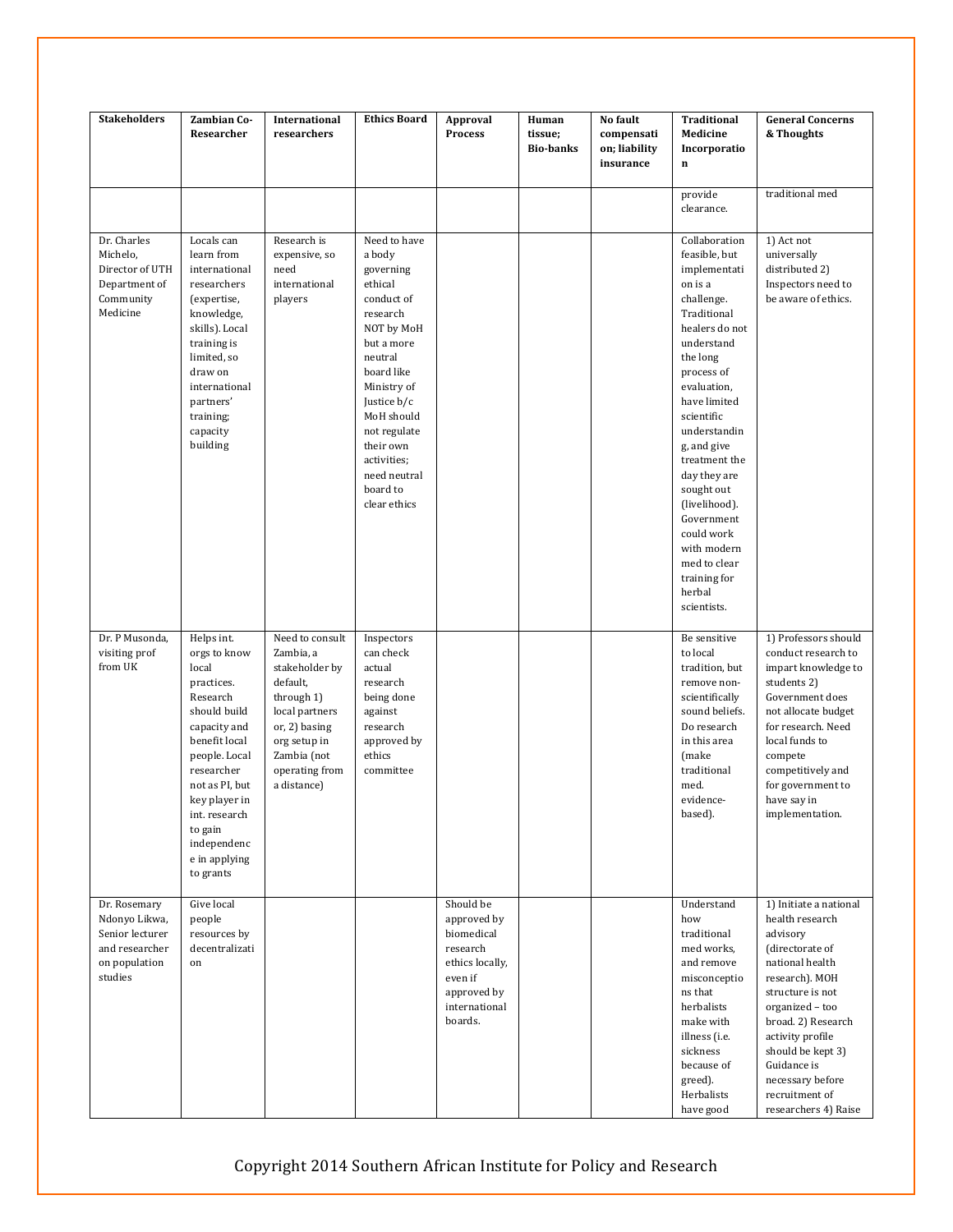| <b>Stakeholders</b>                                                 | Zambian Co-<br>Researcher                                                                                                                                                                                           | International<br>researchers                                                                         | <b>Ethics Board</b>                                                                                                                                                                                       | Approval<br><b>Process</b>                                                                                                                                                                                                                                                                                          | Human<br>tissue;<br><b>Bio-banks</b>                                                                                              | No fault<br>compensati<br>on; liability<br>insurance | <b>Traditional</b><br>Medicine<br>Incorporatio<br>$\mathbf n$                                                                                                                                                             | <b>General Concerns</b><br>& Thoughts                                                                                                                                                                                                                                                                    |
|---------------------------------------------------------------------|---------------------------------------------------------------------------------------------------------------------------------------------------------------------------------------------------------------------|------------------------------------------------------------------------------------------------------|-----------------------------------------------------------------------------------------------------------------------------------------------------------------------------------------------------------|---------------------------------------------------------------------------------------------------------------------------------------------------------------------------------------------------------------------------------------------------------------------------------------------------------------------|-----------------------------------------------------------------------------------------------------------------------------------|------------------------------------------------------|---------------------------------------------------------------------------------------------------------------------------------------------------------------------------------------------------------------------------|----------------------------------------------------------------------------------------------------------------------------------------------------------------------------------------------------------------------------------------------------------------------------------------------------------|
|                                                                     |                                                                                                                                                                                                                     |                                                                                                      |                                                                                                                                                                                                           |                                                                                                                                                                                                                                                                                                                     |                                                                                                                                   |                                                      | public<br>relations and<br>include<br>psychological<br>management.<br>Doctors can<br>learn holistic<br>treatment.<br>Have healers<br>bring<br>evidence of<br>work<br>(feedback<br>system to<br>evaluate<br>effectiveness) | awareness of Act                                                                                                                                                                                                                                                                                         |
| <b>CIDRZ</b> local<br>branch near<br><b>UTH</b>                     |                                                                                                                                                                                                                     | Works with int.<br>and local<br>groups                                                               |                                                                                                                                                                                                           |                                                                                                                                                                                                                                                                                                                     | Store<br>samples<br>based on<br>researcher<br>protocol                                                                            |                                                      |                                                                                                                                                                                                                           |                                                                                                                                                                                                                                                                                                          |
| Mabvuto Phiri,<br><b>CIDRZ</b> Central<br>Lab Operations<br>Manager |                                                                                                                                                                                                                     | HIV, NIH-<br>funded studies,<br>PMTC-<br>community                                                   |                                                                                                                                                                                                           | Hasten<br>process by<br>strengthenin<br>g 1 board<br>(MOH)<br>instead of<br>having<br>various<br>bodies. For<br>approval to<br>store<br>materials: 3+<br>months to<br>approve<br>community-<br>benefiting<br>research. 6+<br>months to<br>approve<br>academic<br>research not<br>directly<br>improving<br>community | CIDRZ<br>started<br>from<br>Mazabuka<br>trial to<br>prevent<br>recurrence.<br>MTA gives<br>governmen<br>t more say<br>in research |                                                      |                                                                                                                                                                                                                           | 1) Challenges with<br>resources - maybe<br>give sitting<br>allowances for<br>authorities to give<br>approval as cases<br>come up, instead of<br>waiting until they<br>have a lot of cases to<br>process approvals.                                                                                       |
| Dr. Carolyn<br>Bolton, CIDRZ<br><b>Chief Medical</b><br>Officer     | We need to<br>ensure that<br>research is<br>benefitting<br>the country.<br>International<br>researchers<br>residing in<br>Zambia are<br>contributing<br>already<br>through<br>paying tax,<br>employing<br>staff and | Need to ensure<br>that they<br>publish locally<br>relevant<br>research and<br>also build<br>capacity | Should be<br>objective and<br>independent<br>from MOH<br>(politics). To<br>ensure<br>ethical<br>research,<br>have better<br>communicati<br>on between<br>researchers<br>and policy<br>makers.<br>Research | Hard to get<br>approval<br>from<br>ministry.<br>Make more<br>efficient by<br>managing<br>internally<br>(ex: have one<br>research<br>body to<br>submit<br>proposal to,<br>and have<br>them                                                                                                                           | MTA is well<br>policed but<br>not well<br>inspected.                                                                              |                                                      | Politics:<br>traditional<br>med want<br>more control<br>but<br>traditional<br>doctors want<br>them to<br>understand<br>science of<br>germ theory.<br>Should<br>understand<br>basics, not<br>details of both               | 1) Improve<br>communication by<br>email - faster, more<br>eco-friendly process.<br>2) There is inherent<br>suspicion of<br>research. 3) Act is<br>outdated. Should be<br>reviewed and<br>updated. 4) Need<br>more people to<br>ensure<br>implementation of<br>act 5) Port of entry<br>and exit should be |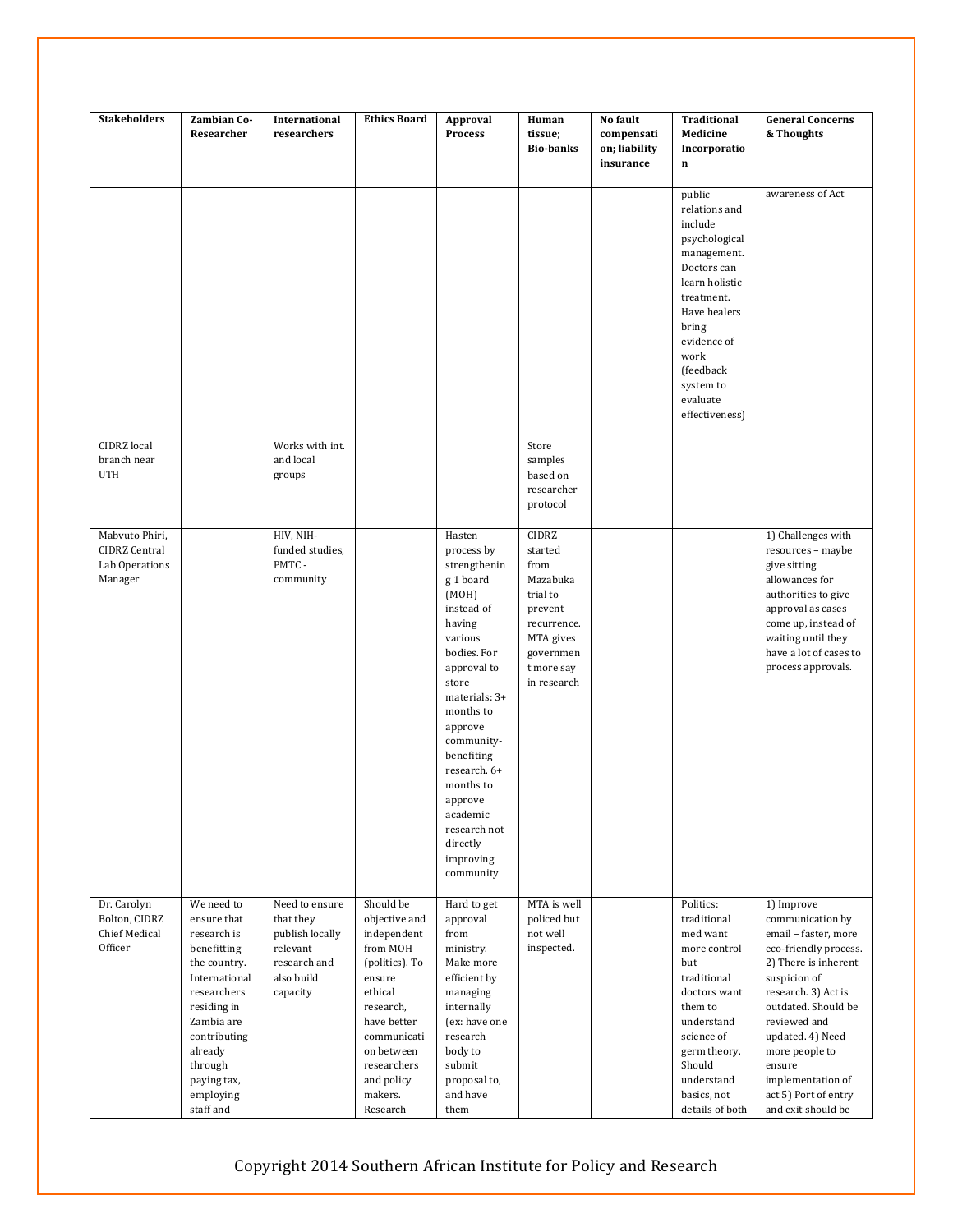| <b>Stakeholders</b>                                                                | <b>Zambian Co-</b><br>Researcher                                                                                                                                                                                                                                                                                                                                                                   | International<br>researchers                                                                                                                                                                                                                                                                             | <b>Ethics Board</b>                                                                                                                               | Approval<br><b>Process</b>                                                                           | Human<br>tissue;<br><b>Bio-banks</b> | No fault<br>compensati<br>on; liability<br>insurance                                                                                                                      | <b>Traditional</b><br>Medicine<br>Incorporatio<br>$\bf n$                                                                                                                                                                        | <b>General Concerns</b><br>& Thoughts                                                                                                                                                                                                            |
|------------------------------------------------------------------------------------|----------------------------------------------------------------------------------------------------------------------------------------------------------------------------------------------------------------------------------------------------------------------------------------------------------------------------------------------------------------------------------------------------|----------------------------------------------------------------------------------------------------------------------------------------------------------------------------------------------------------------------------------------------------------------------------------------------------------|---------------------------------------------------------------------------------------------------------------------------------------------------|------------------------------------------------------------------------------------------------------|--------------------------------------|---------------------------------------------------------------------------------------------------------------------------------------------------------------------------|----------------------------------------------------------------------------------------------------------------------------------------------------------------------------------------------------------------------------------|--------------------------------------------------------------------------------------------------------------------------------------------------------------------------------------------------------------------------------------------------|
|                                                                                    | answering<br>locally<br>relevant<br>questions.<br>However,<br>there needs<br>to be more<br>focus on<br>building local<br>capacity both<br>to conduct<br>research and<br>publish in<br>peer<br>reviewed<br>journals. It is<br>important<br>that a<br>Zambian is<br>included in<br>all<br>publications<br>(not<br>necessarily in<br>co-PI role).<br>Need<br>government<br>involvement<br>and support |                                                                                                                                                                                                                                                                                                          | proposals<br>approved<br>every year<br>should be in<br>line with<br>research<br>priorities in<br>country                                          | distribute to<br>appropriate<br>boards                                                               |                                      |                                                                                                                                                                           | practices.<br>Have<br>subsection of<br>treatment<br>and care<br>under<br>"community<br>medicine"                                                                                                                                 | specified and well<br>policed                                                                                                                                                                                                                    |
| Ginny Bond,<br>ZAMBART<br>Representative<br>& Social<br>Anthropologist             | Capacity<br>building imp,<br>but cost of<br>PhD for locals<br>is expensive<br>so hard to<br>find people to<br>fill specialty<br>positions.<br>Need<br>flexibility. As<br>a Zambian<br>resident, she<br>feels this<br>would<br>strengthen<br>research.                                                                                                                                              | The more<br>funding is<br>provided, the<br>more say they<br>have in<br>projects. Act is<br>pushing<br>against<br>outsiders<br>taking<br>responsibility<br>of local<br>research by<br>introducing<br>Zambian co-PI,<br>but this may<br>lead to in-<br>genuine<br>participation of<br>local<br>researchers | Get genuine<br>community<br>consent<br>through<br>community<br>advisory<br>boards.<br>Average -<br>6mon to get<br>ethics and<br>MOH<br>approval   | Should be<br>allowed to do<br>research<br>after getting<br>ethics<br>approval,<br>then MOH<br>later. |                                      | Could be<br>prosecuted<br>for ethical<br>breeches, but<br>too<br>draconian<br>regarding<br>aspect of<br>informed<br>consent, as<br>there will<br>always be<br>some slips. | Make social<br>aspect of<br>traditional<br>med more<br>explicit in Act,<br>and look into<br>relationships<br>rather than<br>just research<br>for med<br>aspects.<br>Research in<br>DEPTH, not<br>just conduct a<br>rapid survey. | 1) Include social<br>science component<br>to health research.<br>2) Act addresses<br>intellectual prop<br>rights so that they lie<br>in Zambia and not<br>outside                                                                                |
| Manenga<br>Ndulo, SAIPAR<br>Director &<br><b>UNZA</b><br>Professor of<br>Economics | Could stifle<br>research<br>activity b/c<br>overloading<br>Zambians<br>with<br>research; it is<br>ok to have<br>outsiders do<br>research<br>without                                                                                                                                                                                                                                                | Give private<br>researchers<br>independence<br>to conduct<br>research (ex:<br>epilepsy<br>studies).<br>Involve local<br>researchers -<br>doesn't have to                                                                                                                                                 | Ethics board<br>should be<br>separate<br>from<br>government;<br>Have<br>independent<br>researchers<br>start as long<br>as they are<br>supervised, | Social<br>science: get<br>authority<br>from ethics,<br>then consent<br>from<br>individuals           |                                      | More<br>relevant for<br>clinical trials.<br>Social<br>science<br>researchers<br>do not get<br>insurance for<br>participants.                                              | Traditional<br>med can be<br>paired with<br>psychological<br>diseases<br>(areas not<br>dangerous).<br>Should train<br>healers to<br>identify<br>serious                                                                          | 1) Address better<br>communication b/w<br>diff ethics boards 2)<br>research should be<br>supervised 3) Have<br>balance b/w<br>government and<br>private researchers<br>4) there is a delay in<br>pushing the act<br>forward $\rightarrow$ need a |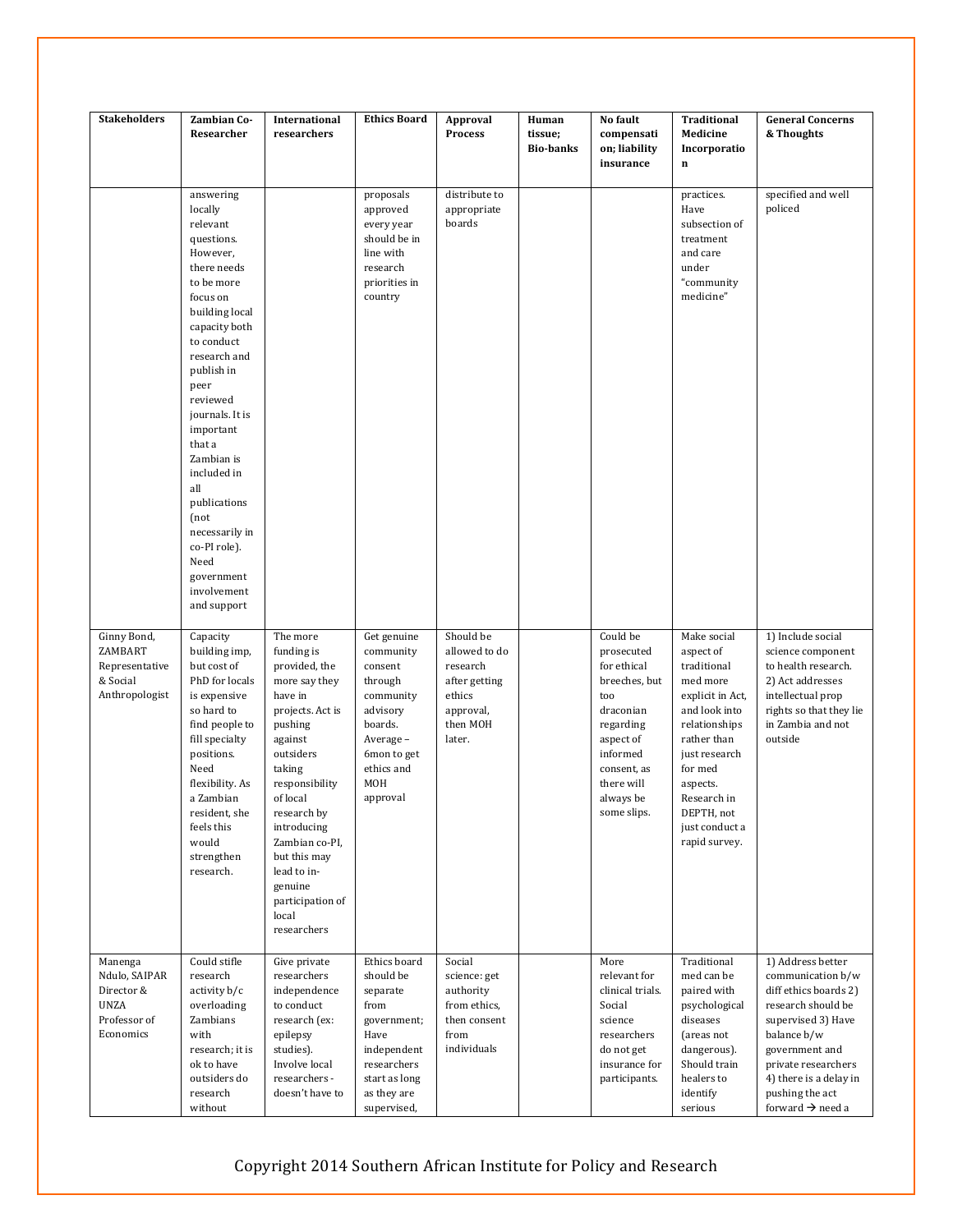| <b>Stakeholders</b>                                                                              | Zambian Co-<br>Researcher                                                                                                                                                                                                                                      | International<br>researchers                                                    | <b>Ethics Board</b>                                                                                                                                                               | Approval<br><b>Process</b>                                                                                                                                           | Human<br>tissue:<br><b>Bio-banks</b> | No fault<br>compensati<br>on; liability<br>insurance                                                            | Traditional<br>Medicine<br>Incorporatio<br>$\bf n$                                                                                                                                                                                                                  | <b>General Concerns</b><br>& Thoughts                                                                                                                                                                                                                                                             |
|--------------------------------------------------------------------------------------------------|----------------------------------------------------------------------------------------------------------------------------------------------------------------------------------------------------------------------------------------------------------------|---------------------------------------------------------------------------------|-----------------------------------------------------------------------------------------------------------------------------------------------------------------------------------|----------------------------------------------------------------------------------------------------------------------------------------------------------------------|--------------------------------------|-----------------------------------------------------------------------------------------------------------------|---------------------------------------------------------------------------------------------------------------------------------------------------------------------------------------------------------------------------------------------------------------------|---------------------------------------------------------------------------------------------------------------------------------------------------------------------------------------------------------------------------------------------------------------------------------------------------|
|                                                                                                  | Zambians, as<br>long as<br>research is<br>benefiting<br>Zambia and<br>making<br>results<br>accessible $\rightarrow$<br>having info<br>remain in<br>Zambia is<br>more imp<br>than having<br>Zambian co-<br>researchers                                          | be co-PI                                                                        | and just wait<br>for 2nd<br>approval<br>(from<br>superior<br>board) as<br>they conduct<br>research.                                                                               |                                                                                                                                                                      |                                      |                                                                                                                 | conditions<br>and refer to<br>hospital; treat<br>less serious<br>conditions                                                                                                                                                                                         | full consultation w/<br>stakeholders in<br>health research. 5)<br>Inspectors need<br>consultation from<br>stakeholders to<br>know what's<br>feasible, so act can<br>be properly<br>enforced. Most laws<br>are written on<br>paper, but not<br>feasible b/c just<br>copied from other<br>countries |
| <b>ZIPAR Staff</b>                                                                               | Need local<br>rep at the<br>technical<br>level. Have<br>safeguards to<br>ensure local<br>PI is limited<br>to a max # of<br>projects at<br>one time                                                                                                             |                                                                                 | Independent<br>ethics<br>board/intern<br>al clearance<br>board so no<br>need<br>approval like<br>other<br>researchers,<br>maybe $b/c$<br>ZIPAR is<br>partly<br>government-<br>run | Ethical<br>approval<br>process for<br>clinical trials<br>$=$ barrier to<br>implementati<br>on                                                                        |                                      |                                                                                                                 | Good. Need<br>integration of<br>traditional<br>med (rich<br>history) w/<br>modern med.<br>Introduce<br>traditional<br>med to formal<br>institution to<br>gain<br>acceptance by<br>medical<br>community -<br>remove<br>discriminatio<br>$\mathbf n$                  | 1) How effective is<br>inspection?                                                                                                                                                                                                                                                                |
| Veronica<br>Tembo,<br>Technical<br>Advisor for<br>Glaser<br>Foundation                           | Build<br>capacity.<br>Need<br>continuity to<br>continue<br>research after<br>foreign<br>researchers<br>are gone.<br>Position not<br>so imp as<br>general<br>presence b/c<br>they would<br>provide<br>checks and<br>balances<br>regarding<br>cultural<br>issues | Projects<br>improve<br>community<br>healthcare.<br>Zambia have<br>lots to learn | Protection of<br>client's rights<br>in cohorts                                                                                                                                    | Speed up<br>approval<br>process.<br>Generally,<br>not easy to<br>get approval,<br>but had rapid<br>$\operatorname{synhilis}$<br>testing in<br>past funded<br>by CDC. |                                      |                                                                                                                 | Traditional<br>healers have<br>lack of<br>education and<br>generally (-)<br>influence on<br>HIV clients.<br>They<br>integrate<br>traditional<br>healers w/<br>conventional<br>med to<br>strengthen<br>referral<br>system (as<br>partners in<br>palliative<br>care). | 1) No funding to<br>train the 2 med<br>groups to work<br>together. At national<br>level, no law to<br>integrate diff forms<br>of med.                                                                                                                                                             |
| Kenneth<br>Mwansa,<br><b>UNAIDS</b><br>Country<br>community<br>mobilization<br>and<br>networking |                                                                                                                                                                                                                                                                |                                                                                 | Consent is<br>imp!                                                                                                                                                                |                                                                                                                                                                      |                                      | Government<br>(through<br>research<br>councils)<br>should cover<br>cost of some<br>research if<br>beneficial to |                                                                                                                                                                                                                                                                     | 1) UN provides<br>technical support for<br>Zambian research,<br>and does routine<br>monitoring of<br>activities, but not<br>regulated by legal<br>requirements. Stats                                                                                                                             |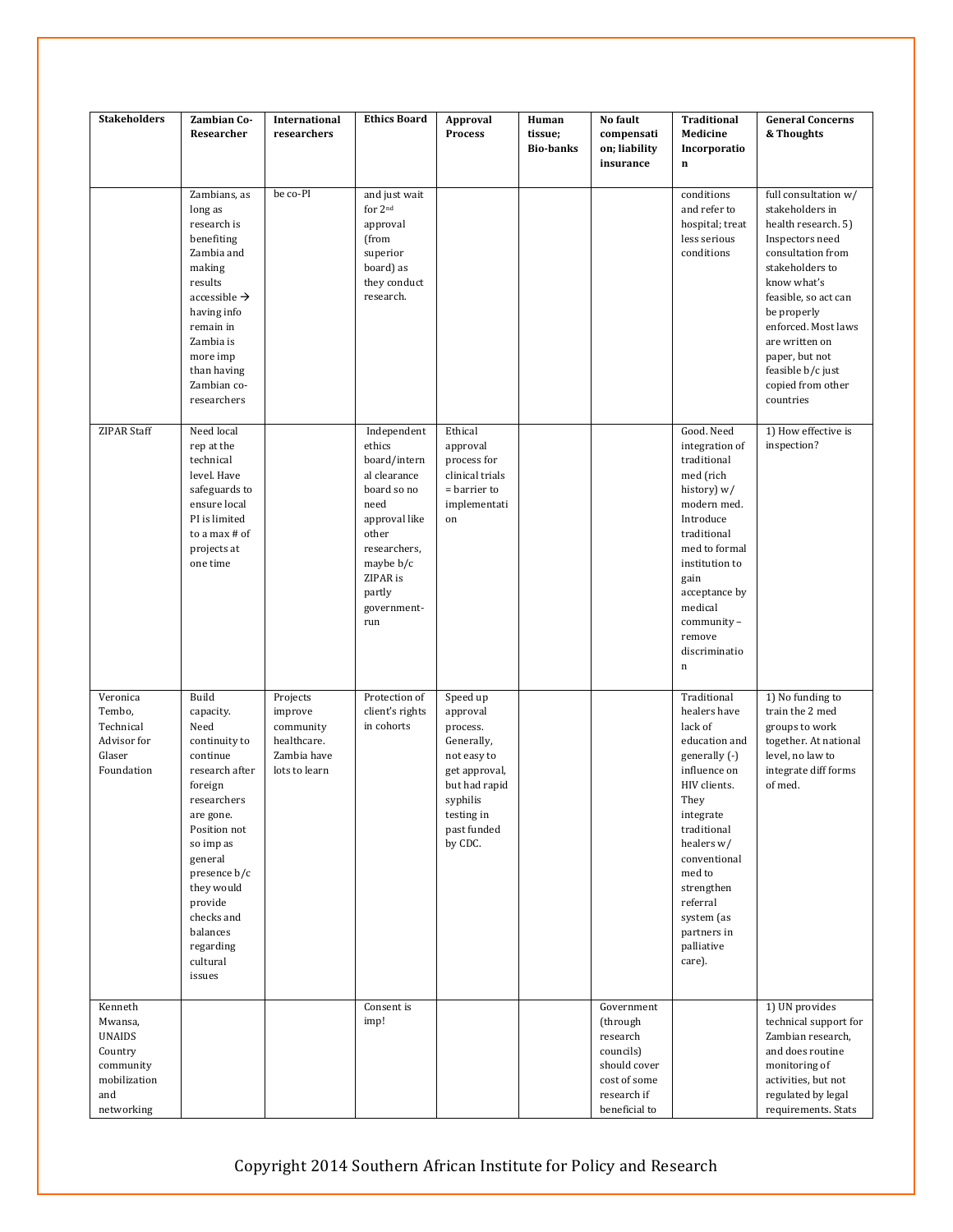| <b>Stakeholders</b>                                                                                                         | Zambian Co-<br>Researcher                                                                                                                                                                                                                                                                                                                                                                                                                        | International<br>researchers                                                                                                                                                                                                                                       | <b>Ethics Board</b>                                                                                                                                                        | Approval<br><b>Process</b>                                                                                                                                                                                                                                                                                    | Human<br>tissue;<br><b>Bio-banks</b> | No fault<br>compensati<br>on; liability<br>insurance | <b>Traditional</b><br>Medicine<br>Incorporatio<br>$\mathbf n$                                                                                                                                                                                       | <b>General Concerns</b><br>& Thoughts                                                                                                                                                                                                                                                                                          |
|-----------------------------------------------------------------------------------------------------------------------------|--------------------------------------------------------------------------------------------------------------------------------------------------------------------------------------------------------------------------------------------------------------------------------------------------------------------------------------------------------------------------------------------------------------------------------------------------|--------------------------------------------------------------------------------------------------------------------------------------------------------------------------------------------------------------------------------------------------------------------|----------------------------------------------------------------------------------------------------------------------------------------------------------------------------|---------------------------------------------------------------------------------------------------------------------------------------------------------------------------------------------------------------------------------------------------------------------------------------------------------------|--------------------------------------|------------------------------------------------------|-----------------------------------------------------------------------------------------------------------------------------------------------------------------------------------------------------------------------------------------------------|--------------------------------------------------------------------------------------------------------------------------------------------------------------------------------------------------------------------------------------------------------------------------------------------------------------------------------|
| advisor                                                                                                                     |                                                                                                                                                                                                                                                                                                                                                                                                                                                  |                                                                                                                                                                                                                                                                    |                                                                                                                                                                            |                                                                                                                                                                                                                                                                                                               |                                      | populace,<br>like<br>insurance<br>costs              |                                                                                                                                                                                                                                                     | help government<br>know where country<br>is lacking 2) control<br>local research<br>dissemination to<br>foreign countries<br>and how research is<br>conducted. To<br>regulate anything,<br>there is a cost -<br>researchers should<br>pay fees<br>(reasonable). 3)<br>Researcher right to<br>awareness of Act's<br>limitations |
| Dr. Bona<br>Chitah, UNZA<br>Public health<br>and health<br>economics<br>researcher                                          | Needs more<br>independenc<br>e. Needs<br>more<br>interactive<br>system to<br>develop<br>research<br>field.<br>Educating in<br>research may<br>create<br>autonomy for<br>local<br>researchers<br>and build<br>capacity.<br>Maybe having<br>Co-PI is<br>necessary,<br>given where<br>we are. To be<br>Co-PI, you<br>must be<br>capable. If not<br>capable, learn<br>process from<br>starting as<br>postgrad<br>student and<br>work your<br>way up. | External<br>$funding = key$<br>source.<br>External<br>sources come<br>with pre-<br>designed<br>projects, not<br>letting locals<br>drive the<br>research, given<br>country's<br>needs. But<br>should be<br>allowed to feed<br>into<br>international<br>requirements | Ethics should<br>be neutral<br>board (not<br>linked to<br>MOH). Not in<br>Ministry of<br>Justice either<br>b/c biased<br>when policy<br>is involved.                       | Ethics<br>approval<br>always takes<br>some time,<br>but we can<br>live with that.<br>If approval<br>has gone<br>through<br>ethics, MOH<br>(2 <sup>nd</sup> )<br>approval is<br>unnecessary.<br>But this is<br>not a limiting<br>factor - MOH<br>approval<br>could bridge<br>gap b/w<br>policy and<br>research |                                      |                                                      | Traditional<br>med<br>integration<br>into formal<br>sector has<br>been<br>marginalized<br>-this needs to<br>change.<br>Potential in<br>traditional<br>med to<br>feedback into<br>some health<br>products.<br>Remove<br>traditional<br>med isolation | 1) Social scientists in<br>health sector<br>limited! 2)<br>Resources for<br>research are limited;<br>Maybe local<br>institutions should<br>have research<br>budget (ex: UNZA,<br>UTH). Hard to get<br>government funding                                                                                                       |
| Ireene<br>Subulwa, UNZA<br>Assistant<br>registrar of<br>research<br>(Directorate of<br>research and<br>graduate<br>studies) | Necessary.<br>Prefers<br>having<br>Zambian co-<br>PI to ensure<br>foreigners<br>are following<br>procedures<br>and are<br>protecting<br>Zambians                                                                                                                                                                                                                                                                                                 | No answer.<br>Most funding is<br>external (i.e.<br>Danida for<br>school of vet,<br>Japanese<br>government in<br>school of vet)                                                                                                                                     | External<br>researchers<br>get research<br>clearance<br>from UNZA,<br>then MOH.<br>Ethics board<br>now<br>represents<br>various<br>departments:<br>doctors,<br>professors, | Reasonable.<br>Fast track<br>takes 10<br>working days<br>in UNZA;<br>normal track<br>takes a<br>month.<br>Once UNZA<br>approves,<br>MOH usually                                                                                                                                                               |                                      |                                                      |                                                                                                                                                                                                                                                     | 1) Funding is a<br>major barrier. No<br>government funds<br>for past 6 years. Only<br>20,000 kwacha is<br>given per school<br>(natural and applied<br>science, biomed<br>research, and social<br>science) for research<br>2) Act should<br>include what                                                                        |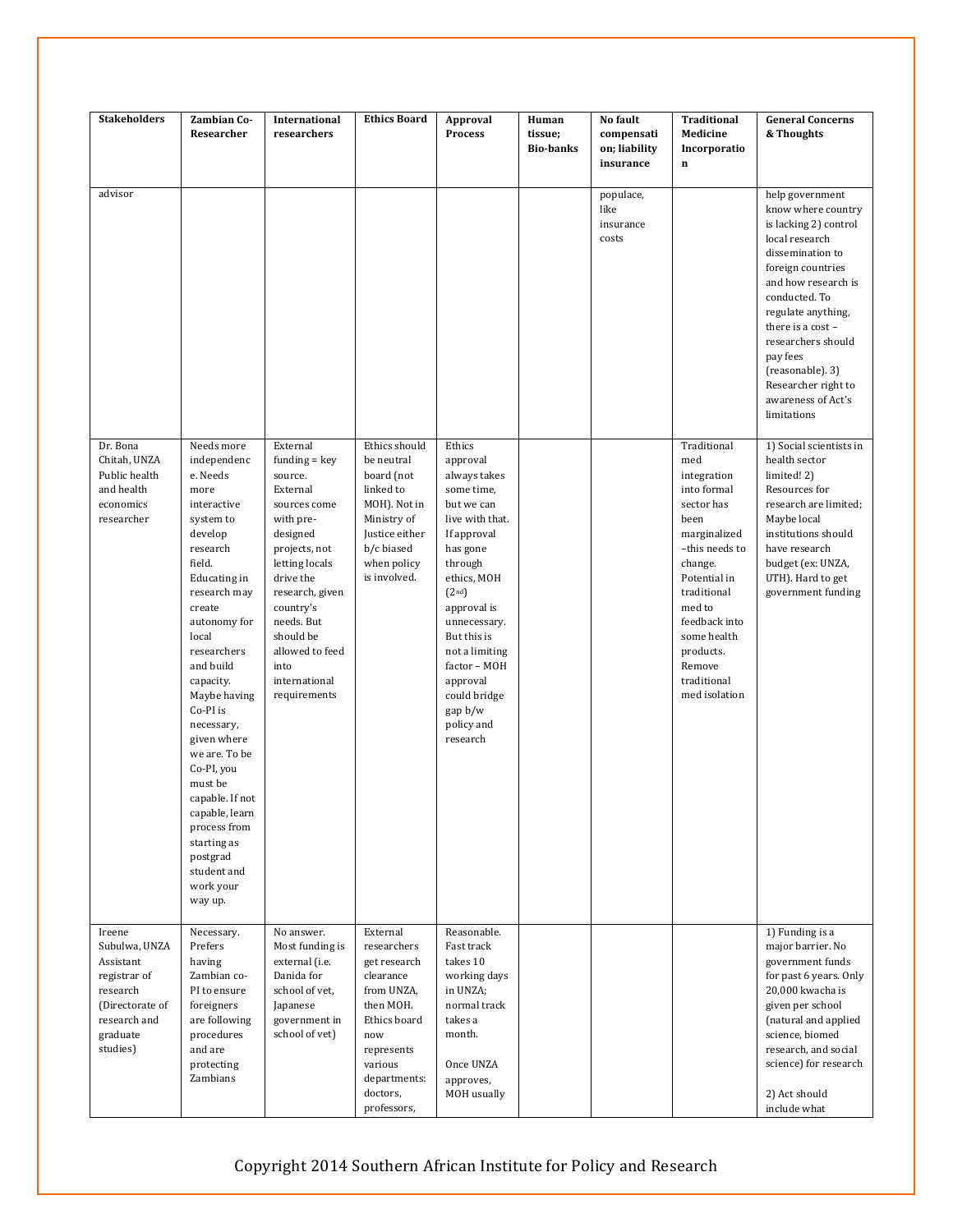| <b>Stakeholders</b>                                                                                                                                       | Zambian Co-<br>Researcher                                                                                                                                                                                                                                                                 | International<br>researchers                                                                                                                                                                                                                                                                                                                                                            | <b>Ethics Board</b>                                                                                                                                                                                                                                                          | Approval<br><b>Process</b>                                                                                                                                                                                                                                                   | Human<br>tissue;<br><b>Bio-banks</b>                                                                                                                                                                                                                                                        | No fault<br>compensati<br>on; liability<br>insurance | <b>Traditional</b><br>Medicine<br>Incorporatio<br>n                                                                                                                                                                                                                                                                                                                                                                                                                               | <b>General Concerns</b><br>& Thoughts                                                                                                                                                                                                                                                                                                                                                                    |
|-----------------------------------------------------------------------------------------------------------------------------------------------------------|-------------------------------------------------------------------------------------------------------------------------------------------------------------------------------------------------------------------------------------------------------------------------------------------|-----------------------------------------------------------------------------------------------------------------------------------------------------------------------------------------------------------------------------------------------------------------------------------------------------------------------------------------------------------------------------------------|------------------------------------------------------------------------------------------------------------------------------------------------------------------------------------------------------------------------------------------------------------------------------|------------------------------------------------------------------------------------------------------------------------------------------------------------------------------------------------------------------------------------------------------------------------------|---------------------------------------------------------------------------------------------------------------------------------------------------------------------------------------------------------------------------------------------------------------------------------------------|------------------------------------------------------|-----------------------------------------------------------------------------------------------------------------------------------------------------------------------------------------------------------------------------------------------------------------------------------------------------------------------------------------------------------------------------------------------------------------------------------------------------------------------------------|----------------------------------------------------------------------------------------------------------------------------------------------------------------------------------------------------------------------------------------------------------------------------------------------------------------------------------------------------------------------------------------------------------|
|                                                                                                                                                           |                                                                                                                                                                                                                                                                                           |                                                                                                                                                                                                                                                                                                                                                                                         | etc.                                                                                                                                                                                                                                                                         | approves.                                                                                                                                                                                                                                                                    |                                                                                                                                                                                                                                                                                             |                                                      |                                                                                                                                                                                                                                                                                                                                                                                                                                                                                   | happens in the event<br>that a participant<br>dies. 3) Encourage<br>research by<br>increasing funding,<br>helping students<br>find external funds,<br>and holding award<br>ceremonies at<br>postgrad level                                                                                                                                                                                               |
| Maimbolwa,<br>SACORE<br>International<br>Liaison Officer<br>(Aim: train<br>students in<br>country to<br>obtain PhDs at<br>UTH-funded by<br>Welcome trust) | If overloaded<br>with work,<br>senior local<br>researchers<br>can have<br>students<br>under them<br>to carry out<br>research.<br>Needs to have<br>local PI to<br>build capacity<br>and should<br>understand<br>research<br>context to be<br>held<br>responsible<br>for ethical<br>matters | Senior local<br>researchers<br>should mentor<br>junior<br>international<br>researchers<br>b/c they know<br>Zambian<br>context. Int.<br>researchers<br>necessary b/c<br>capacity<br>building, in<br>grant apps (the<br>name of int.<br>org opens<br>doors for local<br>researcher).<br>Even in the<br>case with lack<br>of local PI<br>education, int.<br>researchers<br>can train them. | Initially,<br>ethics board<br>was<br>independent<br>from MOH,<br>but there<br>were<br>problems<br>because<br>ethics not<br>controlled.<br>Now, MOH<br>ethics<br>committee<br>looks at<br>transportatio<br>n of products<br>and int.<br>$research =$<br>better<br>system now. | Ethics<br>approval can<br>be improved<br>by having<br>more people<br>on<br>committee,<br>and more<br>committees.<br>IRBs also<br>need more<br>money, so to<br>expand<br>regulation of<br>act, need<br>more \$.<br>MOH<br>approval<br>needed to<br>use hospital<br>facilities | No<br>inspector<br>problems.<br>We need<br>sanitation<br>& research<br>of<br>standard,<br>so control<br>should be<br>good!<br>Inspectors<br>coming<br>announced<br>vs. not<br>does not<br>matter. Just<br>make sure<br>inspectors<br>are timely<br>in<br>monitoring<br>- have<br>regulation |                                                      | Barrier:<br>Property<br>Rights. When<br>pharmaceutic<br>als take herbs<br>and translate<br>to tablets,<br>who gets the<br>credit? MOH<br>needs to find<br>a storage<br>facility for<br>traditional<br>med.<br>Traditional &<br>modern<br>doctors need<br>to work<br>together:<br>education not<br>the solution<br>b/c most<br>healers are<br>illiterate, but<br>if they see<br>how herbs<br>are being<br>used, they<br>will be open<br>to working<br>with<br>conventional<br>med. | 1) Before act,<br>Zambian research<br>could not be<br>assessed. 2) Hard for<br>young researchers to<br>get limited funds<br>because of<br>competition with<br>senior researchers.<br>3) Locals should<br>have access to<br>research info<br>conducted in<br>Zambia. 4) To<br>implement act, need<br>resources (\$) and<br>advocacy. Need to<br>disseminate info on<br>act to various parts<br>of country |
| Choolwe,<br>SACORE<br>Representative                                                                                                                      | Good idea,<br>but in future,<br>have<br>Zambians as<br>main PI.<br>Interest is not<br>a problem;<br>it's the lack of<br>training (int.<br>researchers<br>can share<br>educ.). The<br>few with<br>PhD's can<br>train juniors<br>to build<br>interest &<br>experience,                      |                                                                                                                                                                                                                                                                                                                                                                                         |                                                                                                                                                                                                                                                                              |                                                                                                                                                                                                                                                                              | Inspectors<br>should<br>come<br>unannounc<br>ed to<br>reduce bias<br>and make<br>regulation<br>more<br>efficient. If<br>researcher<br>s know<br>inspectors<br>are coming,<br>they will fix<br>problems<br>then (not a<br>good                                                               |                                                      | Not enough<br>research done<br>on traditional<br>med (no<br>evidence on<br>efficacy).<br>With enough<br>research,<br>incorporation<br>not a<br>problem.                                                                                                                                                                                                                                                                                                                           | 1) Financial<br>challenges! 2)<br>Supervision of<br>students doing<br>research is a<br>problem.                                                                                                                                                                                                                                                                                                          |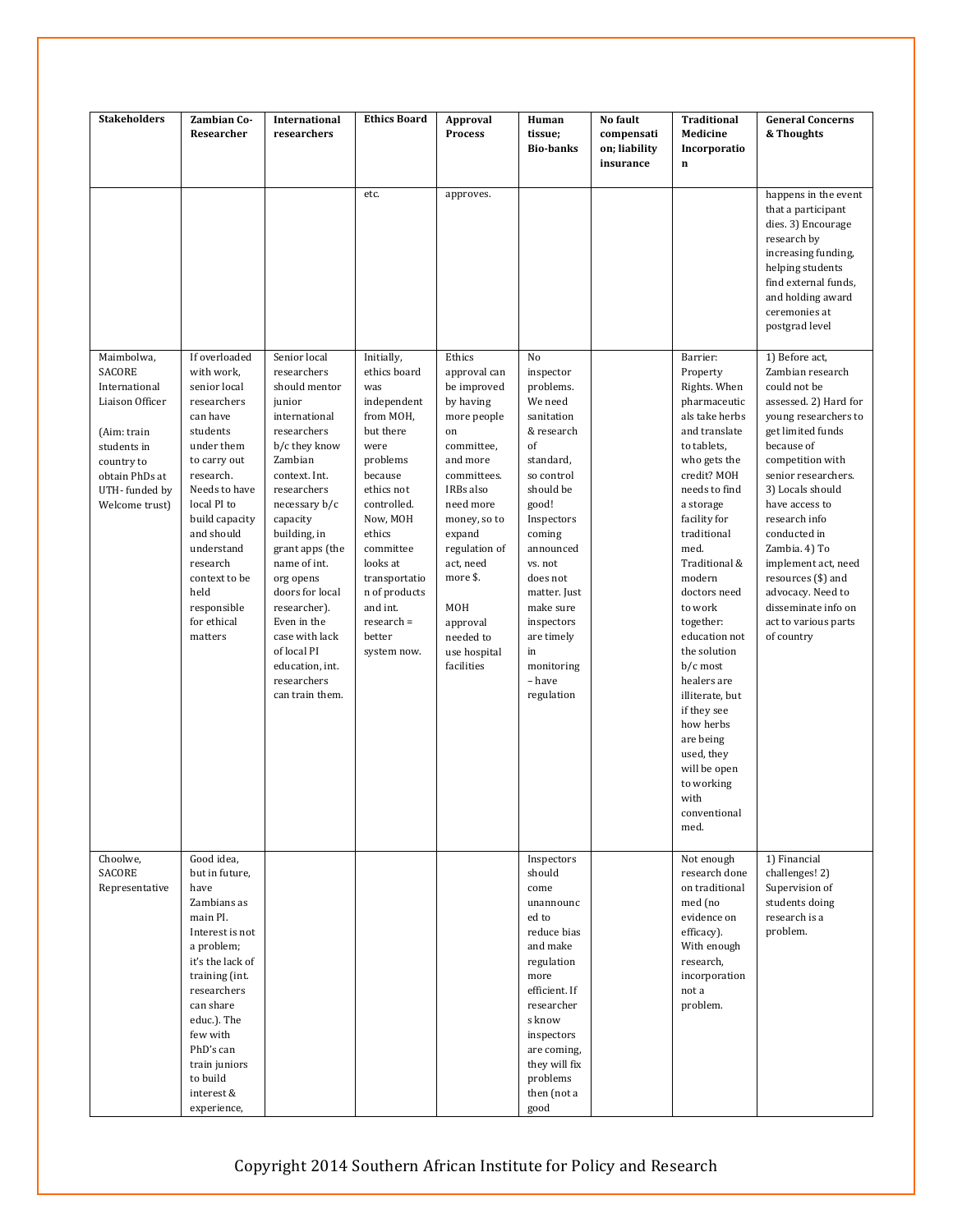| <b>Stakeholders</b>                                              | Zambian Co-<br>Researcher                                                                                                                                                                                                                                                                                                                                                                                        | International<br>researchers                                                                                                    | <b>Ethics Board</b> | Approval<br><b>Process</b> | Human<br>tissue;<br><b>Bio-banks</b>                                                                                                                                                                                                                                                                                                                                                             | No fault<br>compensati<br>on; liability<br>insurance | Traditional<br>Medicine<br>Incorporatio<br>$\mathbf n$                                                                                                                                                                                                                                                          | <b>General Concerns</b><br>& Thoughts                                                                                                                                                                                                                                                                                                                                                                                                                                             |
|------------------------------------------------------------------|------------------------------------------------------------------------------------------------------------------------------------------------------------------------------------------------------------------------------------------------------------------------------------------------------------------------------------------------------------------------------------------------------------------|---------------------------------------------------------------------------------------------------------------------------------|---------------------|----------------------------|--------------------------------------------------------------------------------------------------------------------------------------------------------------------------------------------------------------------------------------------------------------------------------------------------------------------------------------------------------------------------------------------------|------------------------------------------------------|-----------------------------------------------------------------------------------------------------------------------------------------------------------------------------------------------------------------------------------------------------------------------------------------------------------------|-----------------------------------------------------------------------------------------------------------------------------------------------------------------------------------------------------------------------------------------------------------------------------------------------------------------------------------------------------------------------------------------------------------------------------------------------------------------------------------|
|                                                                  | which would<br>also increase<br>interest in<br>PhD's<br>amongst<br>trainees                                                                                                                                                                                                                                                                                                                                      |                                                                                                                                 |                     |                            | monitoring<br>mech.)                                                                                                                                                                                                                                                                                                                                                                             |                                                      |                                                                                                                                                                                                                                                                                                                 |                                                                                                                                                                                                                                                                                                                                                                                                                                                                                   |
| Chansa,<br>Radiation<br>Laboratory<br>Scientist at<br><b>CDH</b> | Co-PI is good<br>b/c Zambians<br>should be<br>able to give<br>details of<br>research to<br>community &<br>regulate<br>foreign<br>research.<br>They need to<br>have a top<br>position to<br>gain exposure<br>- makes it<br>easier for<br>locals to<br>conduct<br>similar<br>research in<br>the future.<br>Don't need<br>properly<br>trained PI's<br>since int.<br>researchers<br>can teach<br>necessary<br>skills | Ownership<br>should be<br>based on<br>extent of<br>contribution.<br>$Lot -$<br>ownership;<br>little-<br>recognized in<br>paper. |                     | No idea.                   | Regulation<br>of samples:<br>institutions<br>should<br>keep<br>details and<br>reflect this<br>info at<br>entry/exit<br>sites (ex:<br>borders,<br>airport).<br>Governmen<br>t should<br>have say in<br>samples<br>b/c<br>samples<br>represent<br>individuals.<br>Random<br>timing is<br>best by<br>inspectors;<br>only<br>downfall is<br>that they<br>may not<br>meet the<br>person in<br>charge. |                                                      | No training.<br>Modern med<br>looks down<br>on them b/c<br>no educ.<br>background                                                                                                                                                                                                                               | 1) Health research<br>should be a priority<br>area, but<br>government would<br>rather use funds to<br>build hospital<br>(immediate results)<br>instead of research<br>(long term results)<br>2) Increase research<br>training and make<br>investment in<br>research equipment<br>to do substantial<br>scientific research<br>(rather than social<br>research in health<br>sector)                                                                                                 |
| Simon Nyoni,<br>THPAZ<br>Publicity Chair                         |                                                                                                                                                                                                                                                                                                                                                                                                                  |                                                                                                                                 |                     |                            |                                                                                                                                                                                                                                                                                                                                                                                                  |                                                      | Has MOH<br>support, but<br>would like to<br>see more<br>government<br>support<br>(judicial<br>system).<br>Public needs<br>to be able to<br>differentiate<br>b/w<br>witchcraft<br>and<br>traditional<br>healing<br>(myth).<br>Challenge:<br>professional<br>jealousy from<br>bio-medicals<br>b/c they<br>provide | 1) Act does not<br>distinguish b/w<br>traditional healers<br>and witchcraft.<br>2) Intellectual prop<br>rights extended to<br>traditional healers,<br>but they are still<br>secretive b/c not<br>sure if these rights<br>are protected (raise<br>awareness that they<br>are protected, and<br>they will share<br>knowledge). They<br>want benefits and<br>patents to drugs<br>they create.<br>3) Traditional<br>healing (spiritual<br>aspect) is largely<br>inherited, but use of |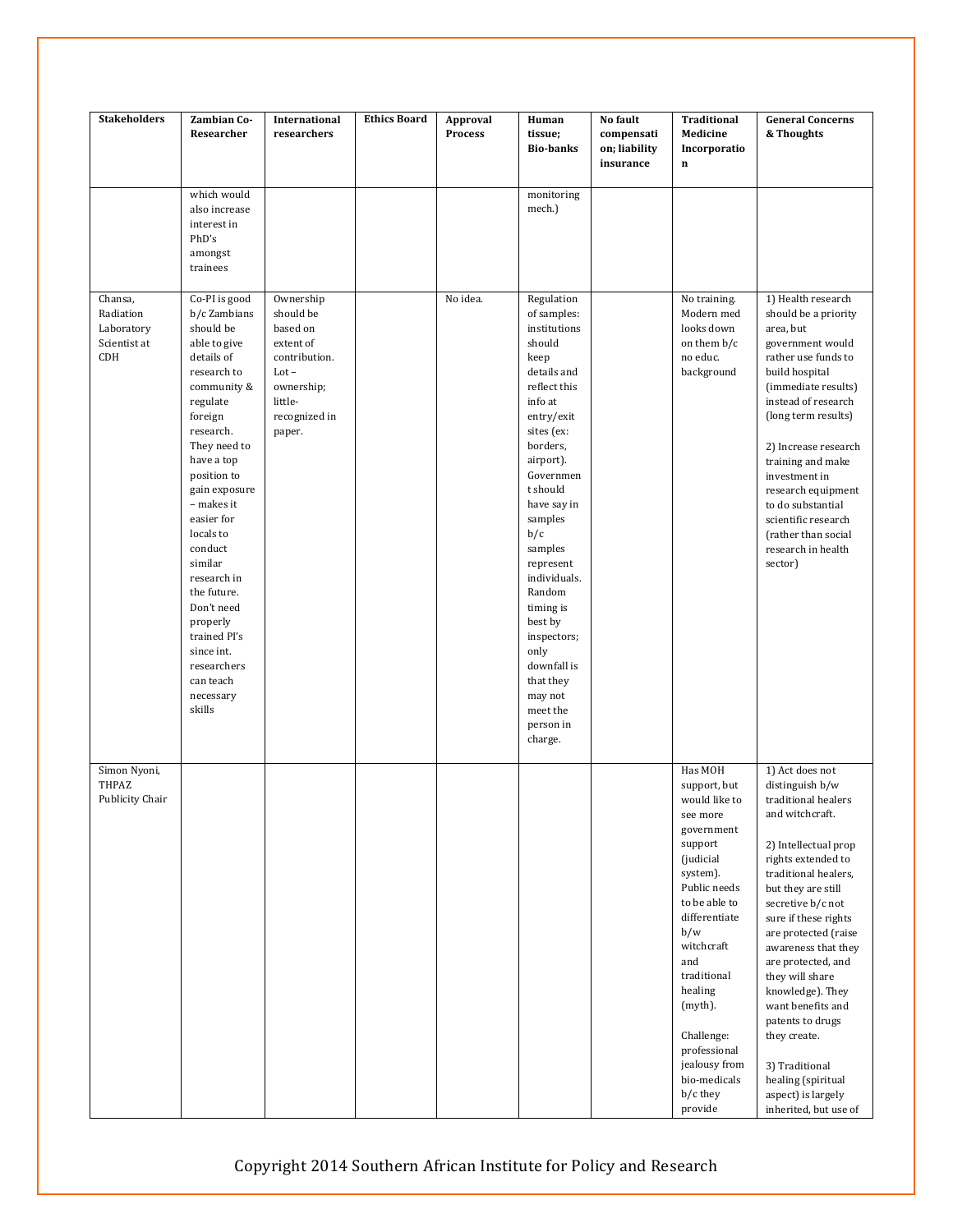| <b>Stakeholders</b>                                                   | <b>Zambian Co-</b><br>Researcher                                                                                                                                                                                                                                      | International<br>researchers                                                                                                                                                                                                                                                                                      | <b>Ethics Board</b>                                                                                                                                                                                                                                                                                                              | Approval<br><b>Process</b>                                                                                                                                                                                                                                   | Human<br>tissue;<br><b>Bio-banks</b>                                                                                                                                                                                                                                                                              | No fault<br>compensati<br>on; liability<br>insurance                                                                                                                                           | <b>Traditional</b><br>Medicine<br>Incorporatio<br>n                                                                                                                                                                                                                                                                                           | <b>General Concerns</b><br>& Thoughts                                                                                                                                                                                                                                |
|-----------------------------------------------------------------------|-----------------------------------------------------------------------------------------------------------------------------------------------------------------------------------------------------------------------------------------------------------------------|-------------------------------------------------------------------------------------------------------------------------------------------------------------------------------------------------------------------------------------------------------------------------------------------------------------------|----------------------------------------------------------------------------------------------------------------------------------------------------------------------------------------------------------------------------------------------------------------------------------------------------------------------------------|--------------------------------------------------------------------------------------------------------------------------------------------------------------------------------------------------------------------------------------------------------------|-------------------------------------------------------------------------------------------------------------------------------------------------------------------------------------------------------------------------------------------------------------------------------------------------------------------|------------------------------------------------------------------------------------------------------------------------------------------------------------------------------------------------|-----------------------------------------------------------------------------------------------------------------------------------------------------------------------------------------------------------------------------------------------------------------------------------------------------------------------------------------------|----------------------------------------------------------------------------------------------------------------------------------------------------------------------------------------------------------------------------------------------------------------------|
|                                                                       |                                                                                                                                                                                                                                                                       |                                                                                                                                                                                                                                                                                                                   |                                                                                                                                                                                                                                                                                                                                  |                                                                                                                                                                                                                                                              |                                                                                                                                                                                                                                                                                                                   |                                                                                                                                                                                                | holistic<br>treatment.<br>Written<br>referral<br>process is<br>one-way<br>(healers to<br>doctors).                                                                                                                                                                                                                                            | herbs can be taught.                                                                                                                                                                                                                                                 |
|                                                                       |                                                                                                                                                                                                                                                                       |                                                                                                                                                                                                                                                                                                                   |                                                                                                                                                                                                                                                                                                                                  |                                                                                                                                                                                                                                                              |                                                                                                                                                                                                                                                                                                                   |                                                                                                                                                                                                | Belief:<br>biomed is<br>child of<br>traditional<br>med; even<br>though they<br>question<br>efficacy, fear<br>of traditional<br>healers in<br>society is<br>diminishing.                                                                                                                                                                       |                                                                                                                                                                                                                                                                      |
|                                                                       |                                                                                                                                                                                                                                                                       |                                                                                                                                                                                                                                                                                                                   |                                                                                                                                                                                                                                                                                                                                  |                                                                                                                                                                                                                                                              |                                                                                                                                                                                                                                                                                                                   |                                                                                                                                                                                                | THPAZ open<br>to research,<br>and working<br>with biomed<br>to produce<br>cures for<br>people.<br>Advantageous<br>to mix<br>biomed with<br>traditional<br>med<br>(proponent of<br>education).                                                                                                                                                 |                                                                                                                                                                                                                                                                      |
| Dr. Tshuma,<br>Acting Head of<br><b>OBGYN</b><br>Department at<br>UTH | May regulate<br>who comes to<br>do research<br>and for what<br>purpose.<br>There must<br>be local<br>expertise<br>within the<br>team to guide<br>research<br>based on<br>local<br>conditions.<br>Int. research<br>may be more<br>embraced as<br>a Zambian<br>product. | Int. funding<br>should never<br>turn into<br>slavery. Some<br>int. orgs have a<br>tendency to<br>control and<br>manipulate,<br>while others<br>come to get<br>desired results<br>by the<br>presence of a<br>few Zambian<br>residents on<br>the team with<br>limited<br>research or<br>technical<br>understanding. | Act could<br>make<br>provision for<br>a separate<br>ministry of<br>research. We<br>need<br>independent<br>bodies for<br>research b/c<br>politics is<br>dynamic, and<br>each party<br>carries its<br>own agenda<br>that could<br>affect<br>research. Let<br>politicians<br>remain in<br>their political<br>area, off<br>research. | Decentralizat<br>ion is<br>challenging,<br>but vital to<br>ensure<br>autonomy of<br>the<br>provisions of<br>the act. Have<br>a<br>stakeholders<br>meeting,<br>where act<br>can be<br>subjected to<br>consensus<br>agreement<br>before<br>implementati<br>on. | The clause<br>is stated<br>clearly -<br>have<br>reasonable<br>notice<br>given, but<br>enter<br>without<br>notice if<br>contraventi<br>on or<br>offence is<br>suspected.<br>Part VI:<br>separate<br>"products<br>of<br>conception<br>" referring<br>to fetuses<br>from being<br>listed w/<br>bodily<br>fluids from | Not sure how<br>many acts<br>worldwide<br>demand this<br>deprivation<br>of rights by<br>participants<br>to sue.<br>Opinion:<br>research<br>must take<br>responsibilit<br>y of its<br>subjects. | Lack of<br>collaboration;<br>Traditional<br>med is<br>associated w/<br>witchcraft &<br>there is a lack<br>of research in<br>standard<br>dosing & side<br>effects;<br>modern med<br>perceived to<br>be superior.<br>Traditional<br>med.<br>distribution is<br>not regulated<br>-meds sold<br>for an income<br>(i.e. sex<br>enhancing<br>drugs) | 1) Traditional<br>healers well<br>represented in<br>Council, Health REB,<br>and clinical trials.<br>But need more<br>representation from<br>community in<br>religious aspects b/c<br>more patients seek<br>church before<br>traditional healers<br>(an observation). |